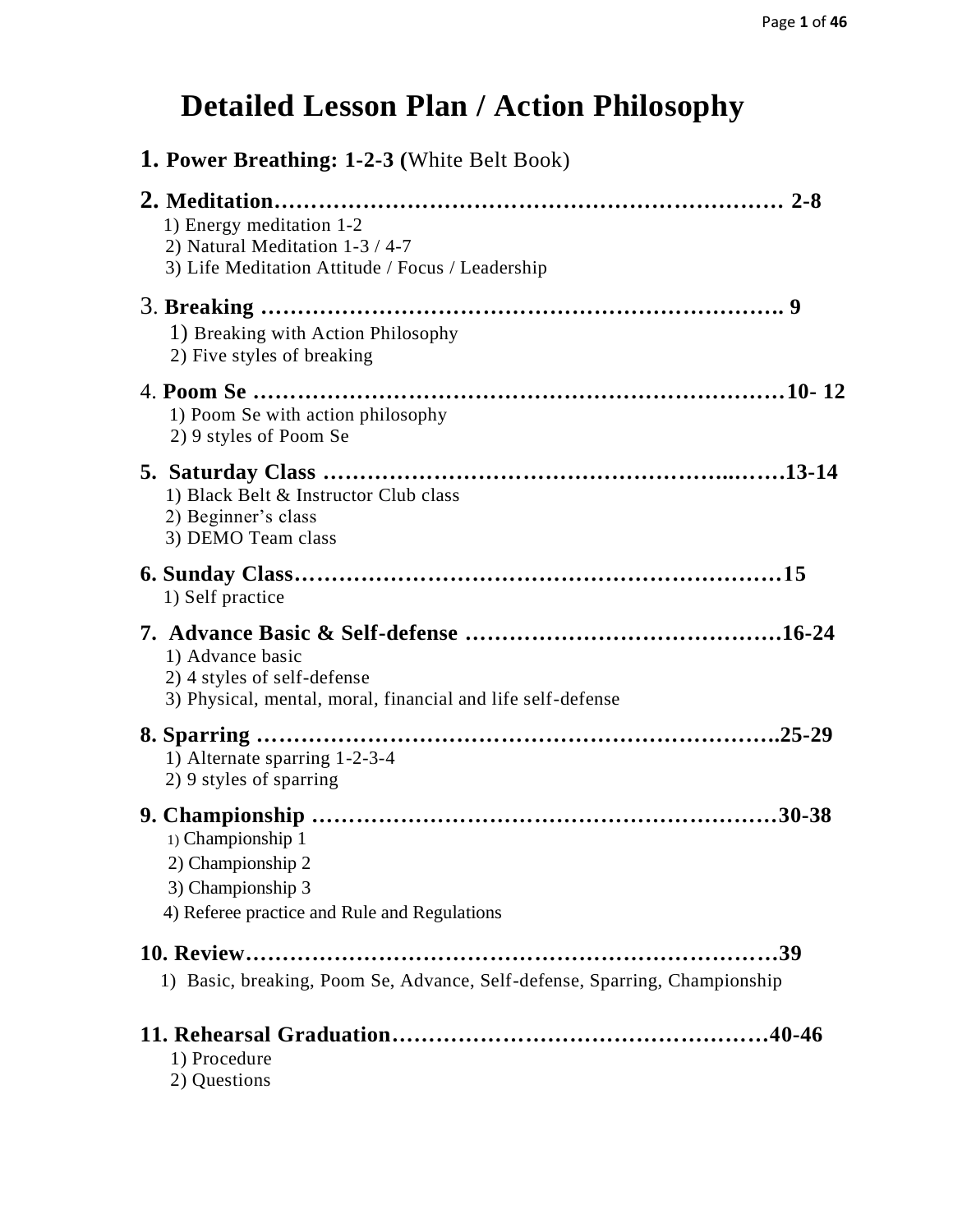## **Energy Meditation**



 **What is energy meditation? Meditation to generate fresh, peaceful, and positive energy.** Empty your body and mind by expelling used toxins, evil, and negative energy from your body. Generate energy by receiving fresh, peaceful, and positive energy from nature.

#### **Benefits of energy meditation:**

 You need fresh, peaceful, and positive energy to be healthier, smarter, and stronger. With fresh, peaceful, and positive energy, you will be vigorous and can maximize your potential.

## **Energy Meditation 1**

 Inhale deeply and exhale peacefully with a smile. While inhaling, intentionally visualize you are receiving fresh, peaceful and positive energy from nature. While exhaling, intentionally visualize you are expelling used toxins, evil and negative energy from your body, and internally say:



1. *"My lower energy center is the center of balance. It is the foundation of my body, mind, and spirit."*

 *Ha Dan - Jun*  (Lower energy center)



2. *"My middle energy center is my second brain. It is a guide for the formation of my positive attitude."* 



*Joong Dan - Jun*  (Middle energy center)

3. *"My high energy center has over 100 billion cells. It will lead me to succeed in my life!"* 

**While inhaling and exhaling,** internally say with a smile: *"I feel relaxed and peaceful."*

*Sang Dan - Jun* (High energy center)

Energy meditation will strengthen your inner power. **It will release your stress and develop a winning spirit.**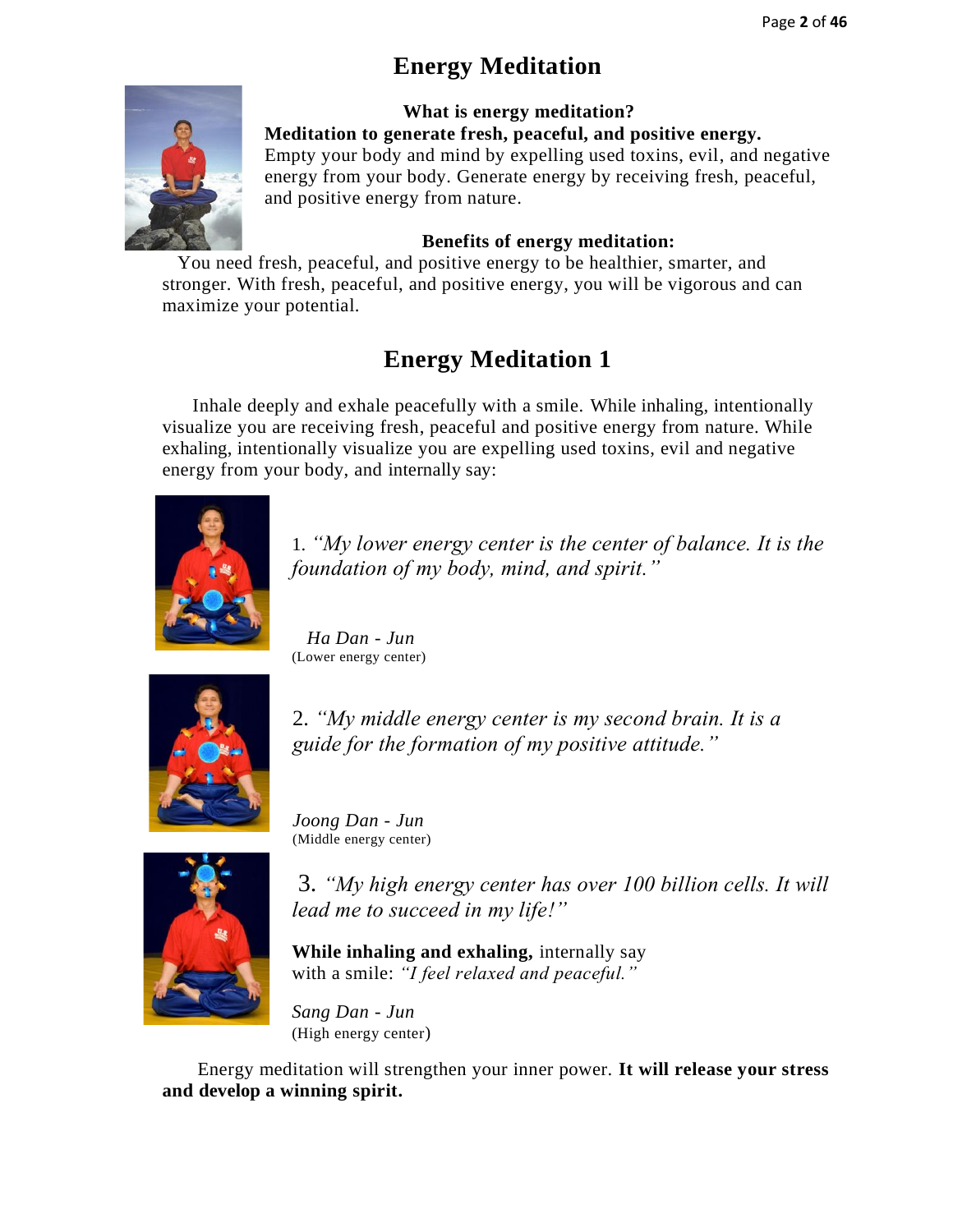## **Energy Meditation 2**



**1. Take a few breaths and internally say with a smile**: "*Inhale deeply and exhale peacefully."*

**2. While inhaling, intentionally visualize and internally say:** *"I am receiving fresh energy from nature into my lower energy center."*

**While exhaling, intentionally visualize and internally say:** *"I am Ha Dan - Jun* Lower *expelling toxins (starting from my lower energy center) out of my body into the ground, air, and sky simultaneously*." energy center



*Joong Dan - Jun*  Middle energy center

**3. While inhaling, intentionally visualize and internally say:** "*I am receiving peaceful energy from nature into my middle energy center."*

**While exhaling, intentionally visualize and internally say: "***I am expelling evil energy (starting from my middle energy center) out of my body into the ground, air, and sky simultaneously*."



 *Sang Dan - Jun High energy center*

#### **4. While inhaling, intentionally visualize and**

**internally say:** "*I am receiving positive energy from nature into my high energy center."*

**While exhaling, intentionally visualize and internally say: "***I am expelling negative energy (starting from my high energy center) out of my body into the ground, air, and sky simultaneously*."

#### **5. While inhaling and exhaling,** internally say

with a smile: *"I feel positive and vigorous, and I feel I can do anything I set my mind to do."* 

Energy Meditation will empty your mind and fill your energy centers full of fresh, peaceful, and positive energy. **It will release your stress and develop internal strength**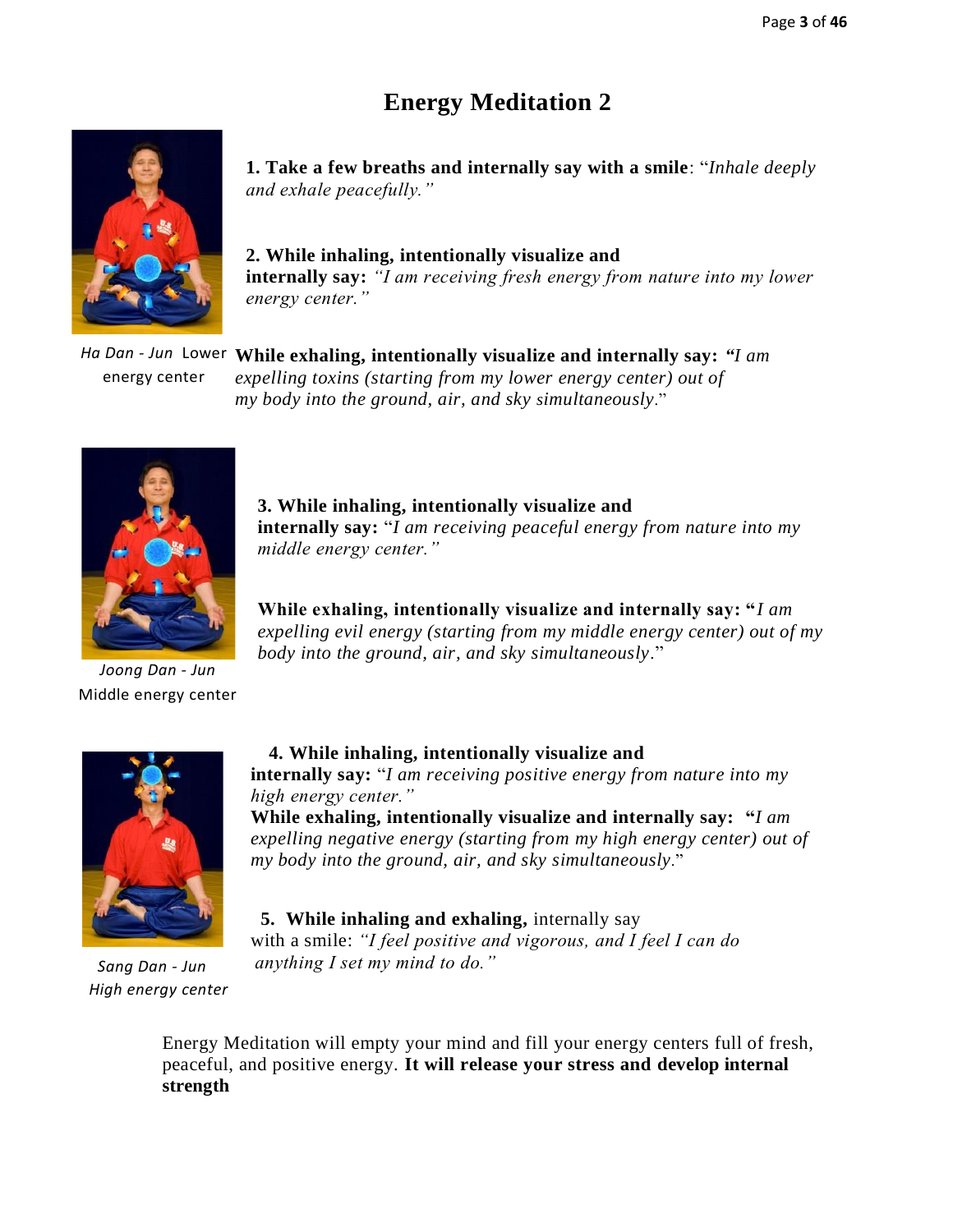## **Natural Meditation**



## **Natural meditation is a mini-vacation:**

#### **Your mind can go wherever you want to go.**

 Depending on circumstance and your personal preference, you can go anywhere you want to go: A beautiful beach, or a mountain, a popular city (such as Rome or New York) or a rural countryside. You can also meet whomever you want; you will release stress and tension, and gain plenty of peaceful energy in the process.

You will feel relaxed, energetic, and peaceful.

#### **Natural meditation creates inner power: Self-discipline to improve yourself.**

 Meditation is self-discipline. Intentionally visualize your thought in action. You can turn frustration into energy, turn crisis into opportunity, and turn negative into positive, which means you can control your own destiny. You will feel energetic and positive.

## **Natural Meditation 1-3**



Close your eyes, intentionally visualize, and internally say to yourself:

**"I am sitting on the ground.** 

**It is raining and cleaning up my body, mind, and spirit. Now, I feel great and fantastic!"** 

Enjoy the fruits of discipline in a mini-vacation to improve yourself; you will feel calm and energetic. *Continue…*



 Intentionally visualize and internally say to yourself: **"I am sitting on fire: it is burning out all my negative fat! I feel so positive and energetic!"**  

Enjoy the fruits of discipline in a mini-vacation to improve yourself. You will feel fresh and energetic. *Continue…*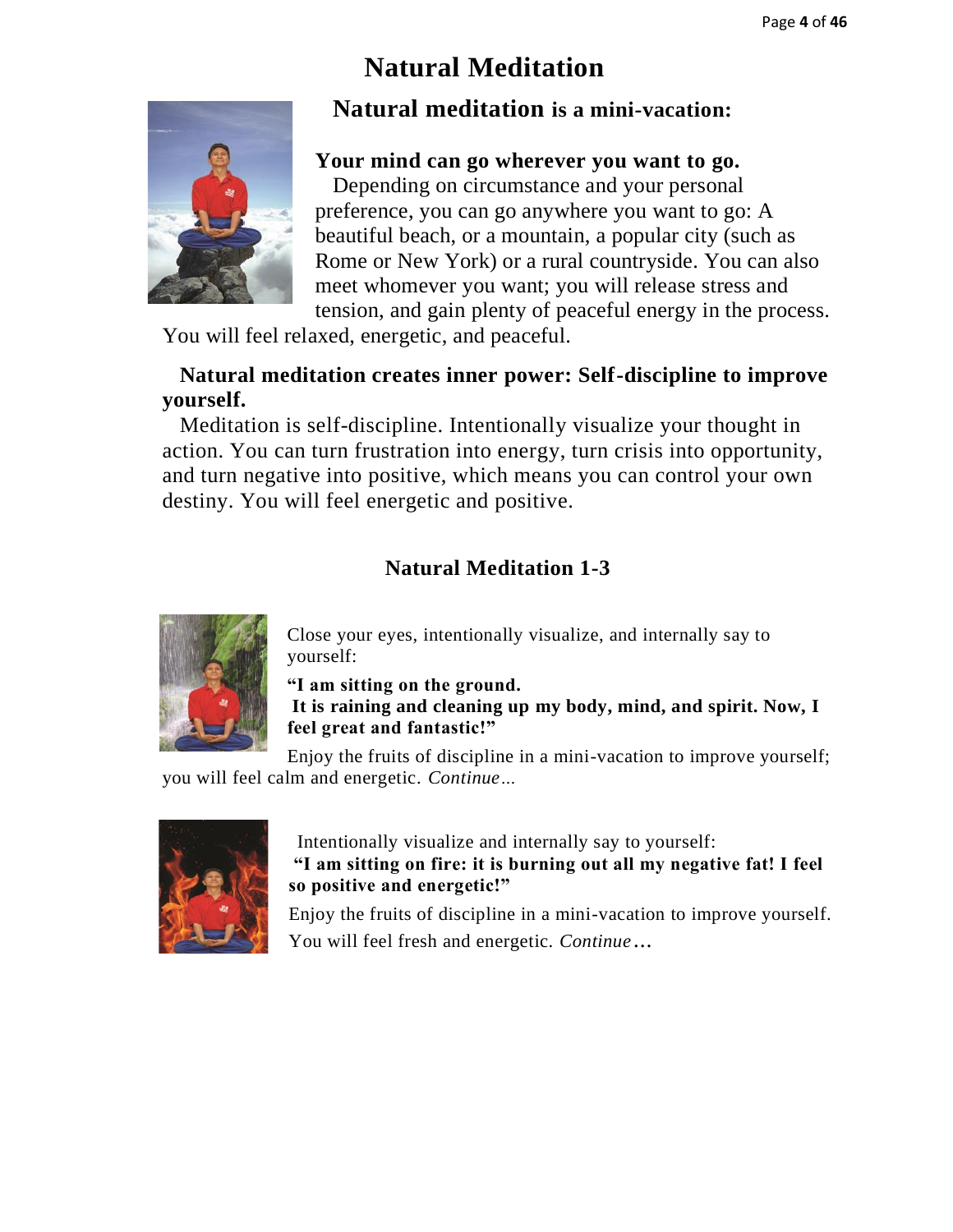

Intentionally visualize and internally say to yourself: **"I am sitting on ice, and it's snowing. I discipline myself to build indomitable spirit! I feel I can do anything I set my mind to do!"** 

Enjoy the fruits of discipline in a mini-vacation to improve yourself. You start to feel strong: you can do anything you set your mind to do. *Continue…*

## **Natural Meditation 4-7**



Intentionally visualize and internally say to yourself: **"I am at a beach. I enjoy walking and jogging in the sand, swimming, riding the waves and playing in the ocean, and watching the beautiful, huge ocean. I feel that huge and beautiful ocean in my heart! I feel my heart is bigger than the ocean."**

Enjoy the fruits of discipline in a mini-vacation to release stress and recharge your energy. You will feel rich, energetic, and peaceful. *Continue...*



Intentionally visualize and internally say to yourself:

## **"I enjoy walking in wild nature and watching the beautiful scenery. I feel so relaxed and peaceful."**

Enjoy the fruits of discipline in a mini-vacation to release stress and recharge your energy. You will feel calm, relaxed and energetic. *Continue...* 



Intentionally visualize and internally say to yourself:

#### **"I enjoy being massaged by a mountain waterfall. I feel so fresh and vigorous."**

Enjoy the fruits of discipline in a mini-vacation to improve yourself. You will feel you have so much energy. *Continue…*



Intentionally visualize and internally say to yourself: **"I climb up to the top of the highest mountain on earth! While standing on top of the mountain, I yell loudly, 'YA-HOO!' I am a mini-universe; I feel I can do anything I set my mind to do. I am a life champion!"**

Enjoy the fruits of discipline in a mini-vacation to improve yourself. You will feel the whole world is yours! Now, you feel stress-free,

calm, energetic, and you feel you can do anything you set your mind to do.

You can go anywhere all by yourself or with somebody: You can meet anybody you want to meet, and have a conversation with him or her. You can do anything you set your mind to do.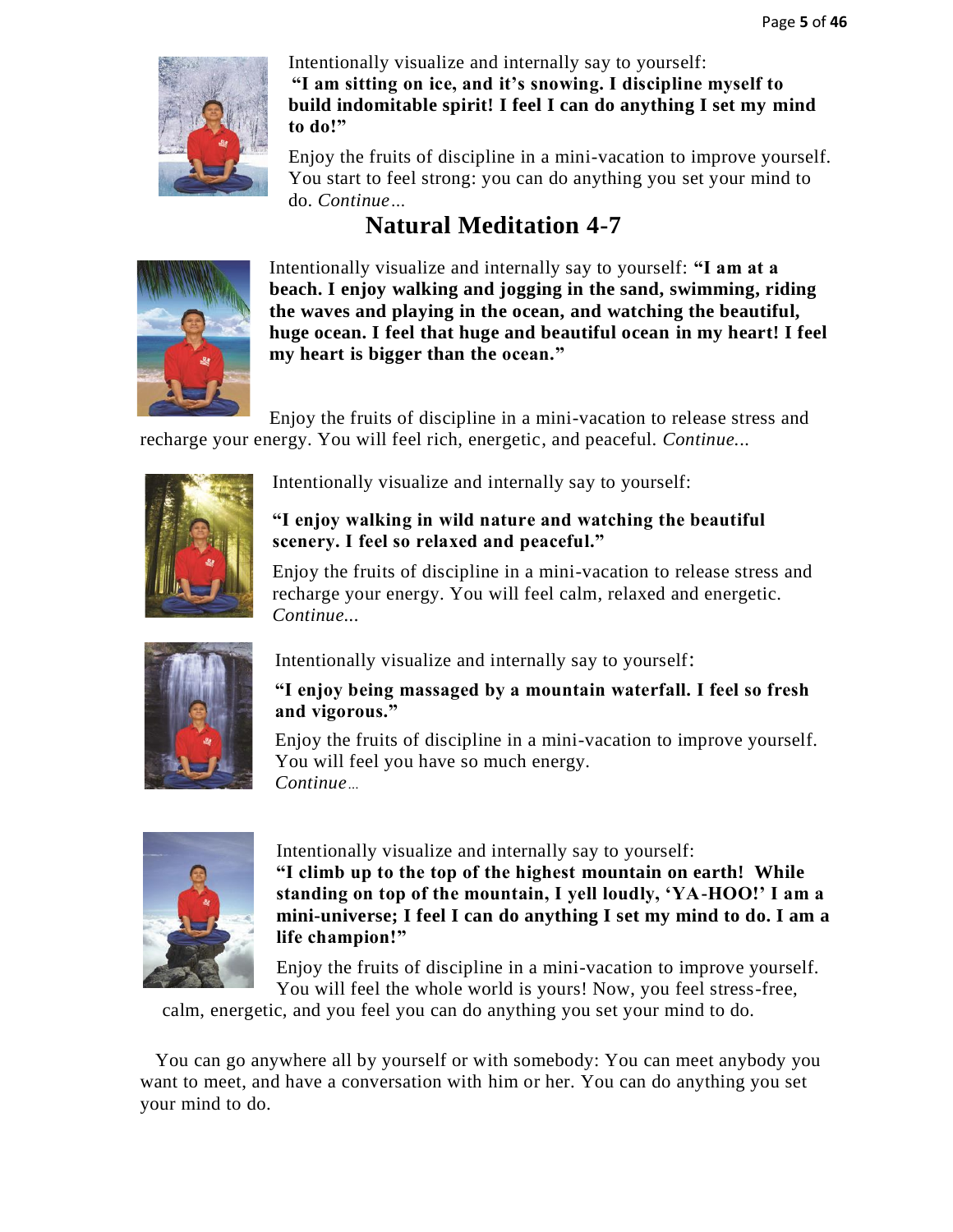## **Life Meditation**



 Life meditation is a way of life: selfactualization through communication, motivation, and solutions for your life.

 Life meditation helps you to build a positive attitude, sharper focus, and self-leadership, which will help you to become a strong leader.



## **Life meditation (1) Attitude**

Maintain this position and internally say to yourself:

 *"The 5 Pillars of True Success* **will bring harmony and balance to create a successful future; therefore, I will be healthier, wiser, more confident, wealthier, and happier!** 

 **"I will enjoy today with a smile** (smile and laugh out loud a few times if you can, but if not, do so silently.)

 **"I will have a quality day by doing my best and showing an attitude of gratitude.** 

 **"Attitude is everything. I will do at least one good thing for my family, for my profession, for my community, and to make the world a better place to live. I feel great and fantastic! What a day! I will have a great day (with a smile)!"** Now, extend your arms and then hug yourself (crossing your arms over your chest, showing a gesture of love.) Say to yourself: **"I love myself! I love my family! I love my profession, and I love people!" Pump both fists over your head and say with passion: "Attitude is everything; I feel great and fantastic! I am a people person; I am going to have the best day ever!"** 

 You will feel energetic physically, mentally, and morally, which will generate a positive attitude.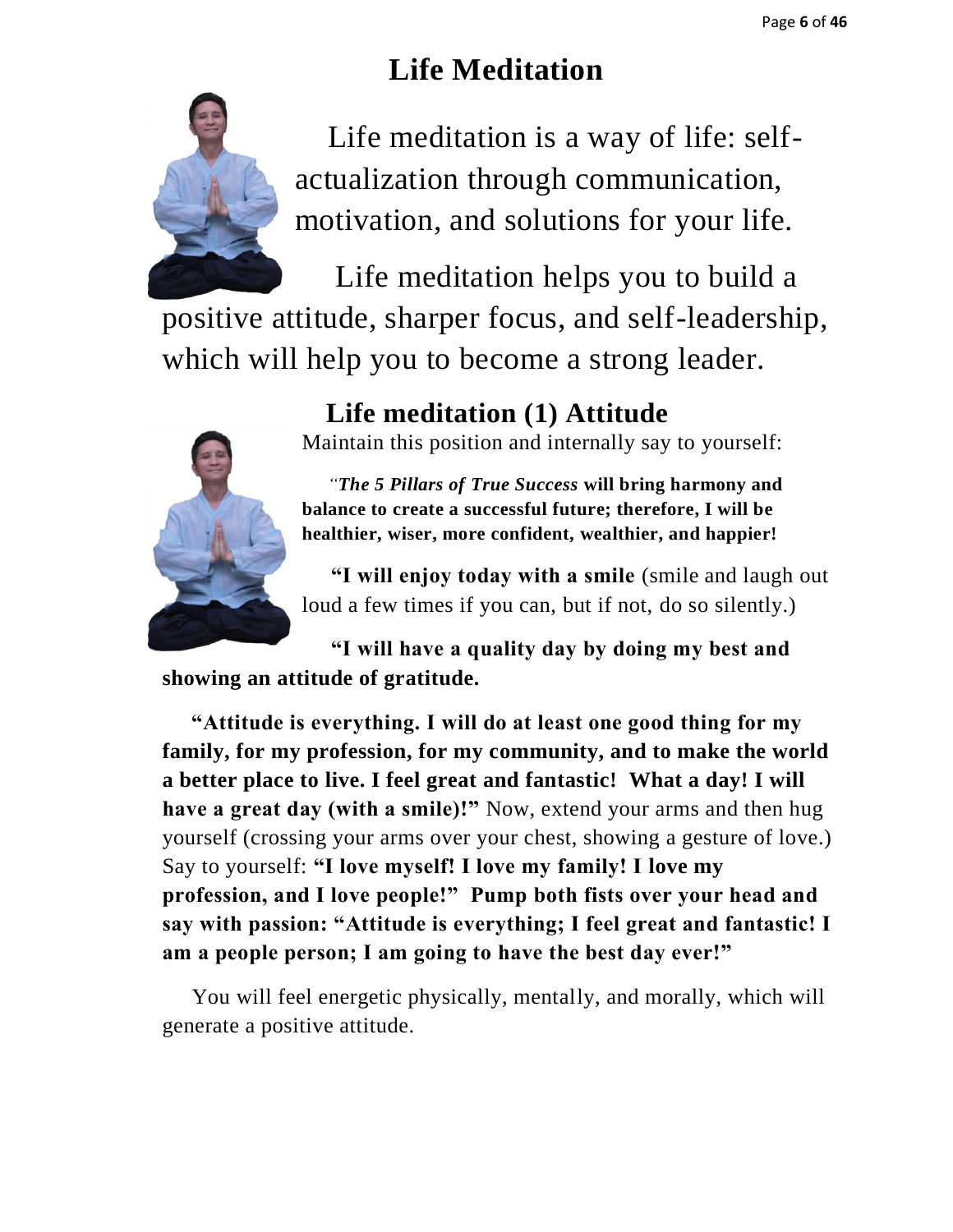## **Life Meditation (2) Focus**



 **Focus on your goals, plans, and whatever you are doing now, or whatever you will do, which will force you to create better results.** 

## **How?**

 Clean your mind by inhaling deeply and exhaling peacefully. While inhaling, intentionally visualize that you are receiving positive energy, and while exhaling,

push out all negative energy. After you clean your mind, continue to use Power Breathing peacefully with a smile.

 Focus on whatever you are doing, or you will do. For example, to practice a speech, imagine that you are in front of an audience and mentally rehearse what you will say with passion from beginning to finish. You will be inspired to believe in yourself deeply and feel confident and passionate about your next speech.

 You will have a fun, meaningful, and successful speech. Use the same technique in whatever you do: Setting goals, making plans, practicing martial arts, or anything else. You will enjoy it more and have better results!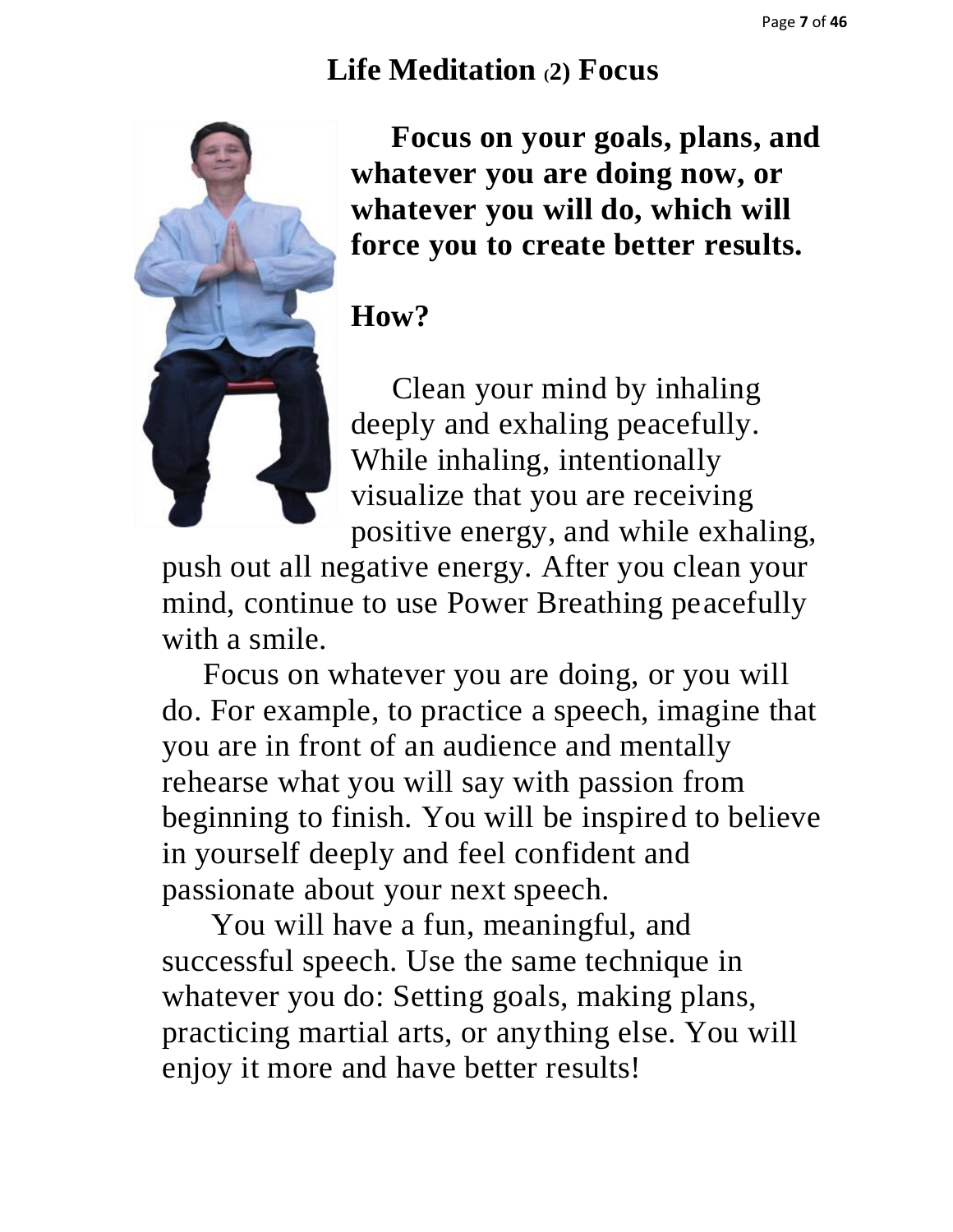## Meditation (3) **Leadership**



 **In life, we are all faced with making important decisions like choosing right or wrong, or deciding to quit or keep going. How do you decide? You must communicate within to find the answer**.

 How? Clean your mind by inhaling deeply and exhaling peacefully while Power Breathing.

 Ask yourself if what you are doing is right or wrong or ask yourself what you want. You may not get the answer right away, but until you get the right answer, keep asking. Eventually, you will have the right answer. It will help you choose or decide the right thing to do.

 Alternately, if you are faced with a crisis personally or professionally, you must find the

solutions to your problems or overcome the obstacles. How?

 First, clean your mind by inhaling deeply and exhaling peacefully while Power Breathing, and ask, "Why?" Dig out the answer to why and then proceed. Second, "How?" find how to handle the obstacle and come up with a solution. Third, execute the solution you found. You will turn crisis into opportunity.

 With this technique you can handle any challenge -- personal or professional! You will be proud of yourself as a self-leader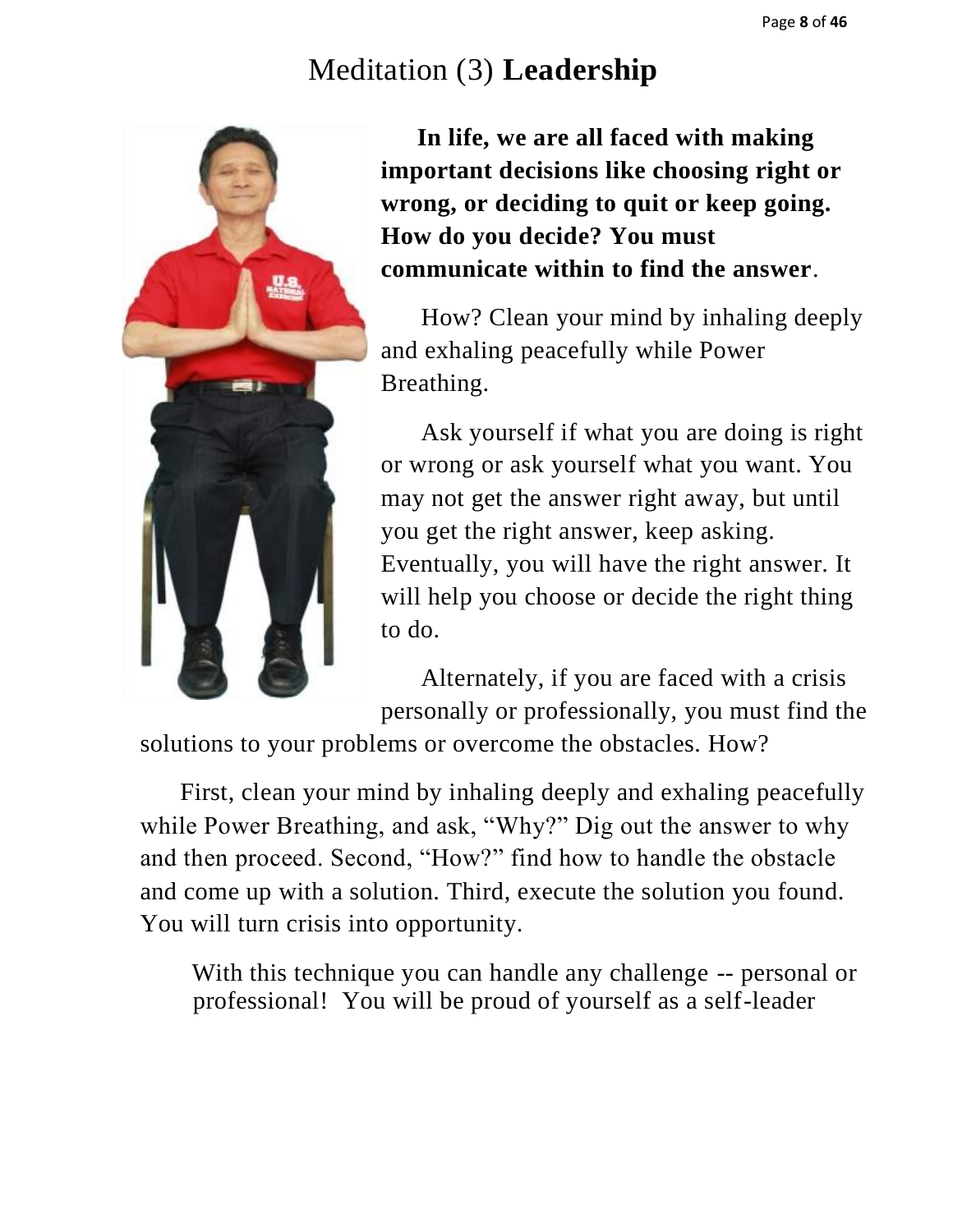## **Breaking Class**

#### 1. **Energy Meditation 1 & Power Exercise**

- 3. Why? Purpose of breaking:
	- 1) Improve technique: Accuracy, speed, and power.
	- 2) Build positive attitude: How to set goals, focus, and achieve goals.

#### 3. How? To build best breaking technique:

- 1) Practice step-by-step (break down the technique)
- 2) How to hold a board:
	- 1. ALWAYS hold a board with your fingers flat and supported by your palms
	- 2. NEVER hold the board in front of your face
	- 3. ALWAYS pull the board apart
	- 4. NEVER let a piece of the board fly toward people
	- 5. ALWAYS hold with straight elbows and a solid stance

#### 4. **Five Styles of Breaking: Yellow Belt – 3 rd Dan Black-Belt**

#### **1) Slow motion with partner and target.**

#### **2) Regular with partner, target and action philosophy.**

 Before breaking say, **"No fear, yes I can!"**  After breaking say, **"I am a life champion!"**

Before breaking say, **"My goal is to become a Certified Instructor!"**  After breaking say, **"I will be a Certified Instructor!"** 

Before breaking say, **"Break my limitations!"**  After breaking say, **"I am a winner!"**

 Before breaking say, **"Focus!"** After breaking say, **"I am a leader!"**

 Before breaking say, **"Maximize my potential!"** After breaking say, **"I am a victor!"**

#### **3) Action movie style with partner and target.**

#### **4) Sparring style with breaking technique (Kicking) with partner.**

**5) Free Sparring style with breaking technique (Kicking) with partner.**

**1. Tip testing:** White Tip: Breaking **/** Yellow Tip: Poom Se **/** Green Tip: Self-Defense / Purple Tip: Philosophy

#### 2. MOTIVATION: Philosophy of the week / NEW- information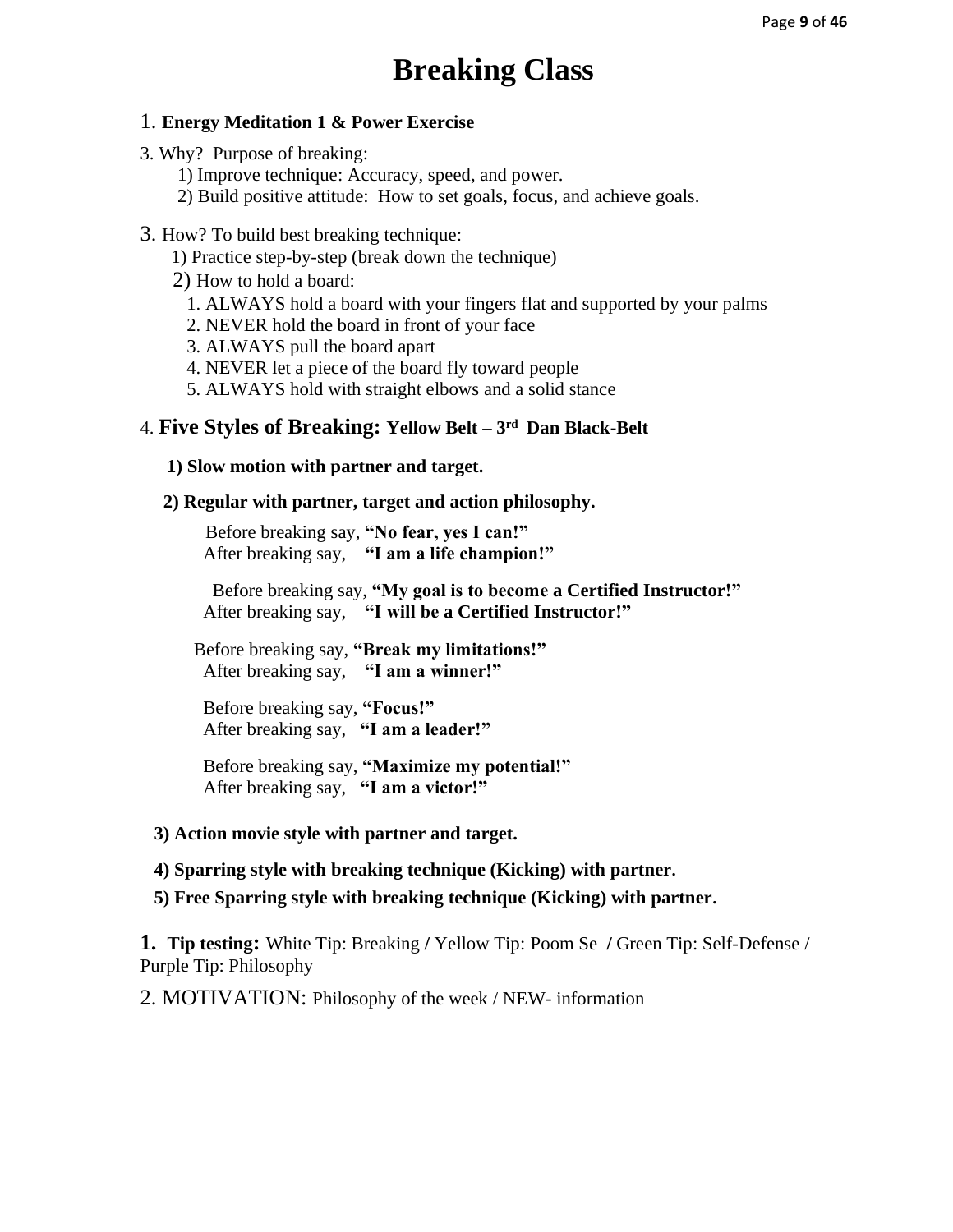## **Poom Se class**

1. Energy Meditation 2 & Power Exercise

2.What is POOM SE? POOM SE is the art and beauty of martial arts. It represents harmony and balance, which is the rule of nature.

1) Purpose of POOM SE: How to develop harmony and balance, which is the Martial Arts World philosophy. 2) How to build the best POOM SE technique:

A) Practice step-by-step B) With action philosophy C) 9 styles of POOM SE

#### **POOM SE MU-DO:**

- **1. Open Mindset!**
- **2. Intelligent Mindset!**
- **3. Positive Mindset!**
- **4. Dream Mindset!**
- **5. Fair Mindset!**
- **6. Strict Mindset!**
- **7. Flexible Mindset!**
- **8. Character Mindset!**
- **9-16 No words / 17 – 24 No words**

#### **POOM SE JA-YUN: Gain full Energy**

- **1. Eum and Yang** (Harmony and balance)
- **2. Pushing out the toxins**
- **3. Star Energy**
- **4. Sun rise, sun set, moon rise, moon set** (drawing energy from sun and moon)
- **5. Lift up the mountains** (gathering energy from the mountains)
- **6. Lift up the ocean** (gathering energy from the ocean)
- **7. Lift up the Earth** (gathering energy from the earth)
- **8. Good conquers evil**
- **9. Swimming like a dolphin** (In the ocean)
- **10. Swimming like a shark** (In the ocean)
- **11. Act like a tiger** (On the earth)
- **12. Act like a lion** (On the earth)
- **13. In the air; fly like an eagle**
- **14. Eagle pouncing**
- **15. Crouching dragon**
- **16. Dragon attacking**
- **17. Fresh energy in**
- **18. Toxin out**
- **19. Peaceful energy in**
- **20. Evil energy out**
- **21. Positive energy in**
- **22. Negative energy out**
- **23. Universal energy in**
- **24. All negative energy out**

**"I am a mini-universe!"**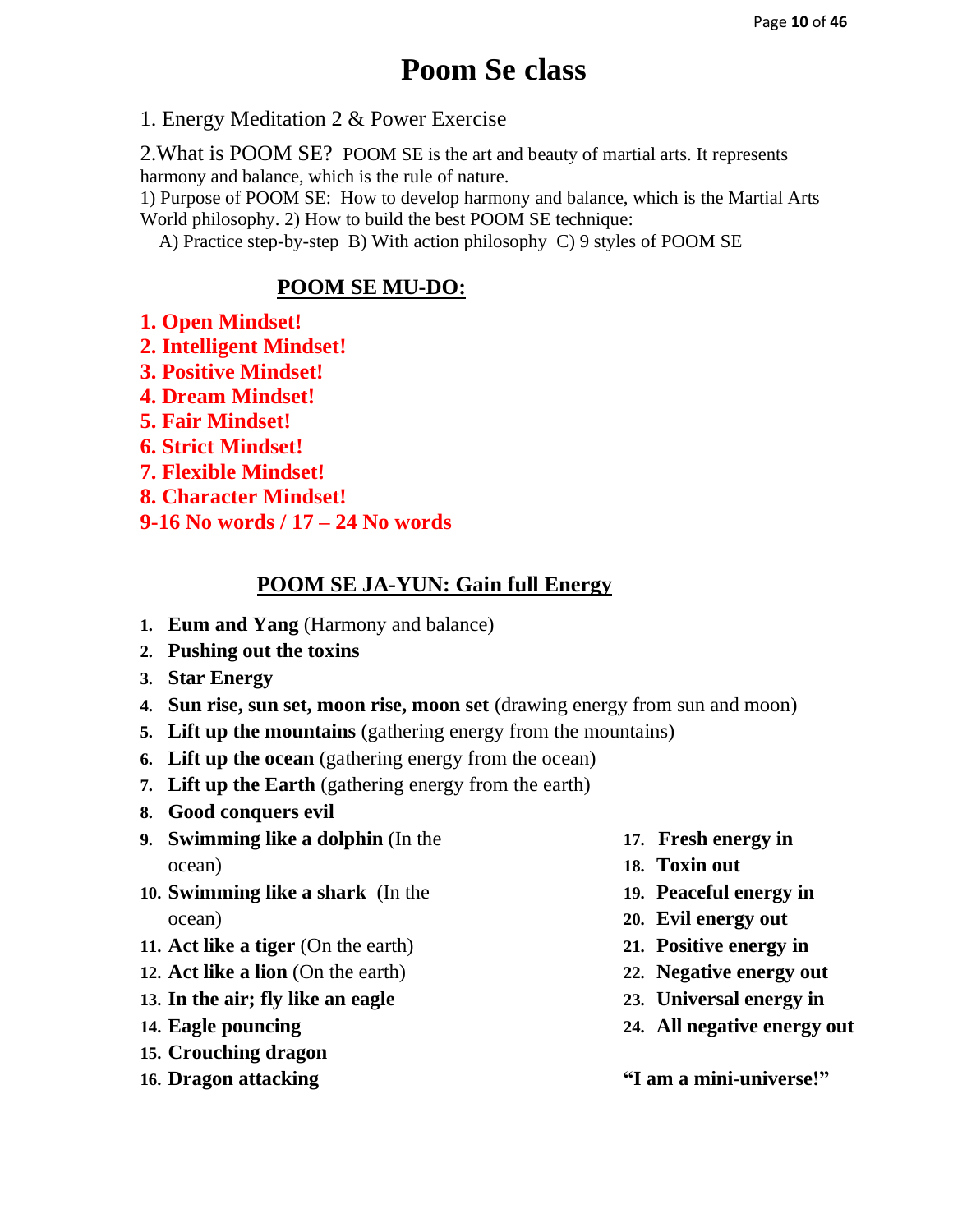## **POOM SE PYUNG-HWA: Be Rich and Happy / Be a Modern Leader**

- **1. Rich Mindset!**
- **2. Saving Mindset!**
- **3. Investing Mindset!**
- **4. CEO Mindset!**
- **5. Leaders Mindset!**
- **6. I am a Self-Leader!**
- **7. I am a Network Leader!**
- **8. I am a Professional Leader!**
- **9-16 No words / 17 – 24 No words**

**When return (Barot) 8, 16 & 24 say, "I am a modern leader!"**

## **POOM SE SEUNG-JA**

 **1-24. I am a winner! 9-16 No words / 17–24 No words**

## **POOM SE JI-DO-JA**

 **1-24. I am a modern leader! 9-16 No words / 17–24 No words**

## **POOM SE WU-JU**

 **1-24. I am a mini universe! 9-16 No words / 17–24 No words**

## **Harmony and Balance!**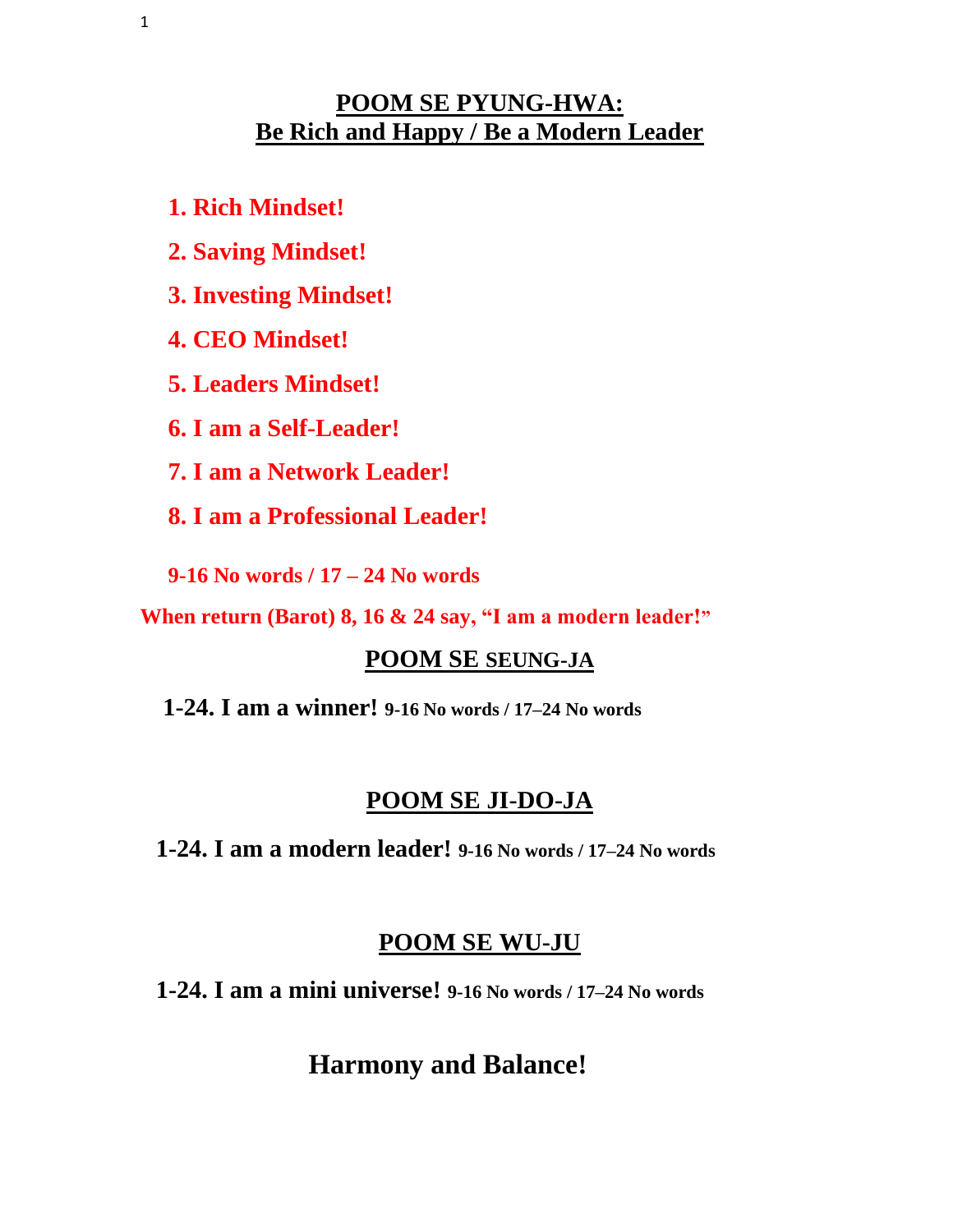## **9 Styles of POOM SE**

Physical, mental, moral, financial, life

- 1. **Competition -** Beauty
- 2. **Dynamic Tension -** Power
- <sup>3</sup>. **Dancing** Ballet
- 4. **Action Movie –** Combination
- 5. **Mental –** Motivational Blind
- 6. **Innovation –** Smarter Directional
- 7. **Practical Application** Realization
- 8. **Breaking -** Demo
- 9. **Group**  Teamwork
- 1**. Tip testing:** White Tip: Breaking **/** Yellow Tip: Poom Se **/** Green Tip: Self-Defense / Purple Tip: Philosophy
- 2. MOTIVATION: Philosophy of the week / NEW- information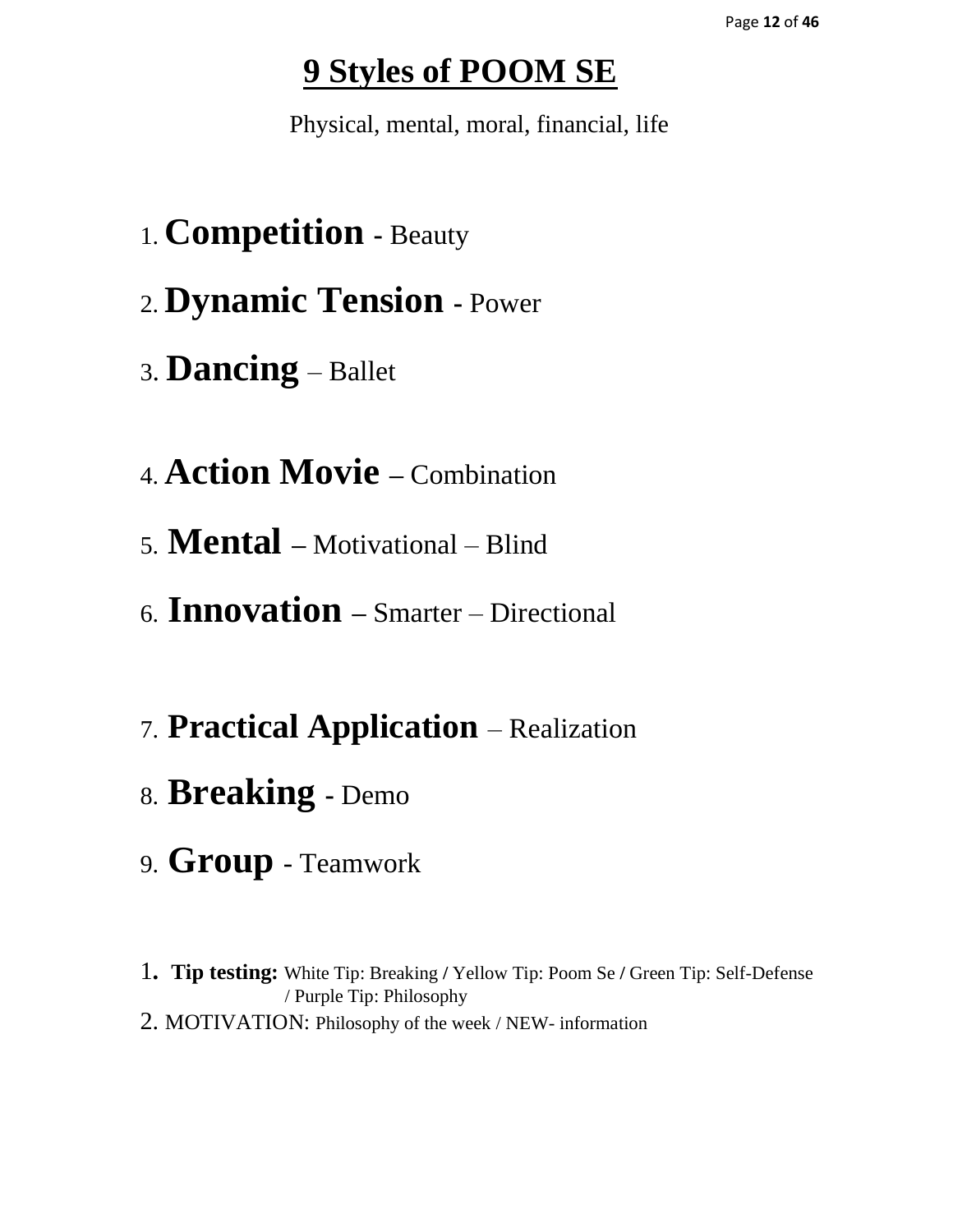## **Saturday Class**

#### **9:30 am – 10:50 am: Black-Belt & Instructor Club Class**

9:30 – 10:30: Black Belt curriculum & Leadership training Driving, Airline, office, TV Exercise Weight control, quit smoking 10:30 – 10:50: Philosophy: The 5 Pillars of True Success

## **11:00 am- 11:45 am: Basic class (all belt including white belt)**

Same as Monday beginner's class

## **12:00 pm – 2:00pm: Eagle DEMO Team class**

12:00pm – 1:30pm: Demo Training**:** Time, requirements, deductions, and bonus points 1:30pm – 2:00pm: Philosophy: The 5 Pillars of True Success

#### **Practice Special Technique**

#### **1) Be a super star:**

- 1. Action movie style: Self-defense / Sparring / Poom se / Breaking.
- 2. Special comedy action: Self-defense / Sparring / Poom se / Breaking.
- 3. Create special theme with self-defense, sparring, Poom se, or breaking. (Bully, stand by the weak, depression, yes I can winning spirit, etc.)

#### **2) Special talent breaking technique:**

- 1. High Jumping front kick, side kick, or scissor kick
- 2. Jumping side kick over an obstacle
- 3. High jumping kick off of a partner

4. Alternate team breaking: 5 or 10 hold, and the other 5 or 10 break with a theme: comedy action or serious action.

5. Break 10 boards within 10 seconds (like hook kicks or jumping side kick in the air, etc.)

6. Five different mid-air breaks.

7. Kick an apple off a sword, or cut a water melon, and much more

#### **3) Stretching**

#### **4) Practice flip break**

#### **5) Weapons practice**

**6)** Martial Arts **Dancing: Poom Se With music--** rock style, ballet style, aerobic, or Asian style with breaking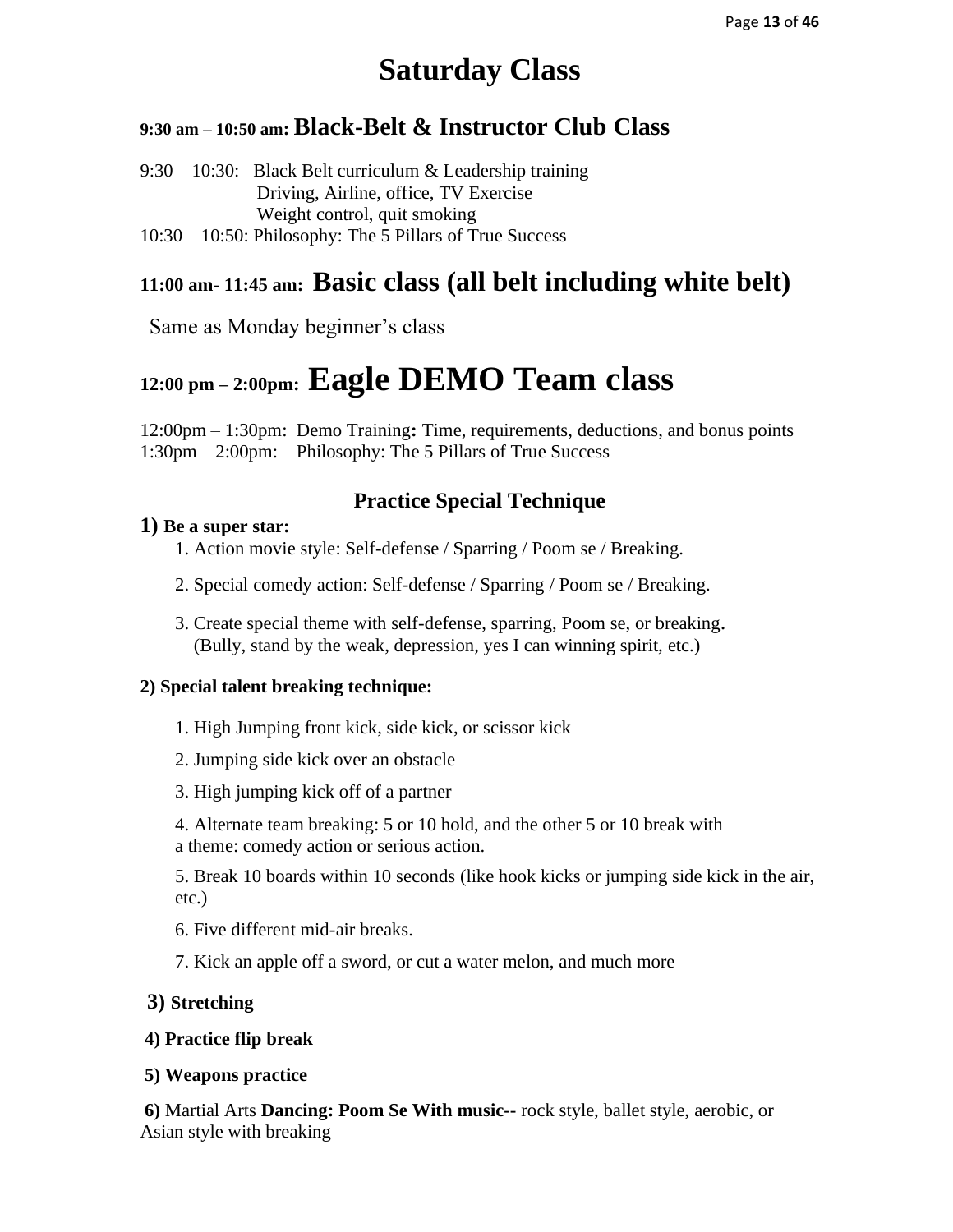## **To be part of the Tiger DEMO Team you must:**

- 1. Be at least a yellow belt.
- 2. Be a part of the MAW After School Program.
- 3. Have a positive attitude and excellent technique.
- 4. Have A's and B's on your report card.
- 5. Have a special invitation from you Master/Instructor.

## **To be part of the Eagle DEMO Team you must:**

- 1. Be at least a yellow belt.
- 2. Have a positive attitude and excellent technique.
- 3. (Children must) have A's and B's on their report card.
- 4. Have a special invitation from you Master/Instructor.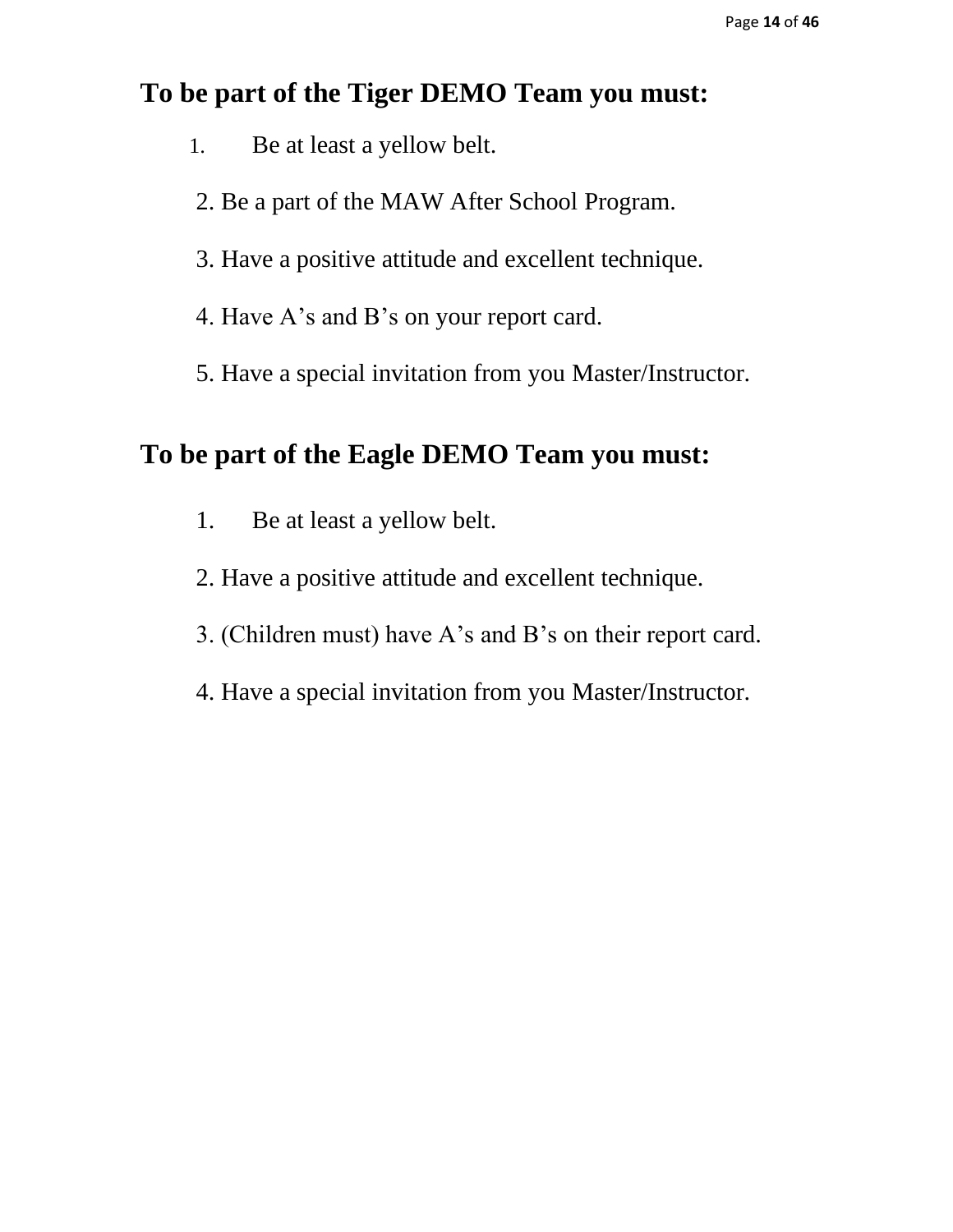# **Sunday-**Self-practice

- 1. Meditation:
- 2. Power Exercise:

# 3. Basic or Poom Se or both:

## **4. Mental exercise:**

1)Enjoy reading The 5 Pillars of True Success

2) Practice public speaking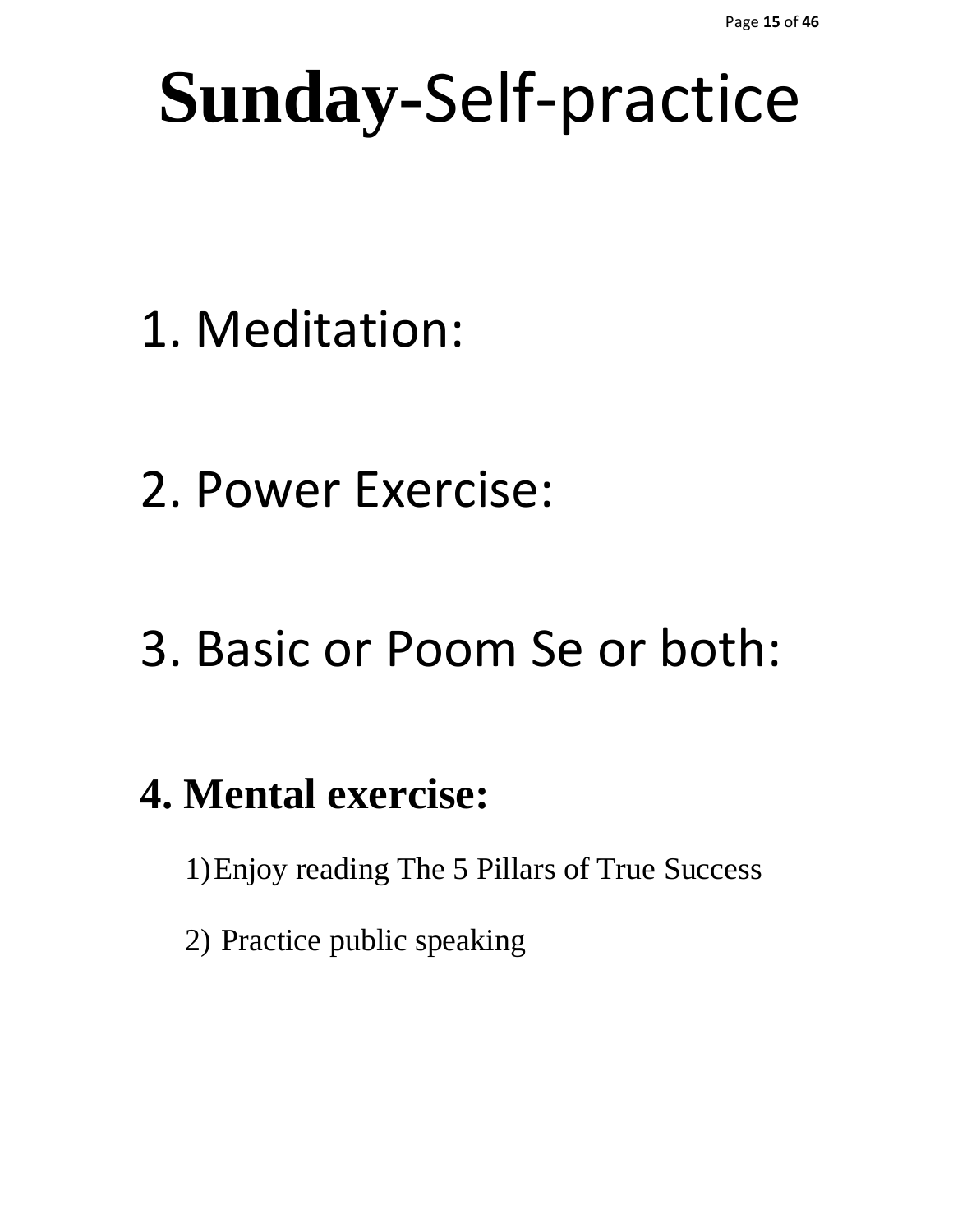## **Advanced Basics 1 -- Self-defense Class**

- 1. Natural Meditation1-3 and Power Exercise
- **2. Advanced Basics (1): Horse riding stance with action philosophy**

#### **Create mental fitness to create mental success!**

Double low block & double middle block. **"I am genius and positive"**

## **Create moral fitness to create moral success!**

Double high block & double knife hand block. **"I am strict and flexible"**

#### **Create financial fitness to create financial success!**

Double knife hand strike & double spear finger. **"I make more and spend less"**

## **Create life fitness to create life success!**

Double palm heel strike. **"I have ability and relationships"**

## **Self-defense**

**1. Why? Purpose of self-defense:** 1) Defend yourself from various attacks. 2) To build inner power and have peace of mind.

## **2. How? To build the best self-defense technique**

- 1) Practice step by step (break down technique)
- 2) With action philosophy
- 3) 4 styles of self-defense: Slow motion. 2. Regular. 3. Free 4. Action Movie style.

## **3. MU-DO self-defense with action philosophy: Physical, Mental, Moral & Life Self Defense 4 styles: 1) slow 2) Regular 3) free 4) Action movie**

- 1. Physical Self-Defense!
- 2. Mental Self-Defense!
- 3. Moral Self -Defense!
- 4. Financial Self -Defense!
- 5. Life Self-Defense
- 6. 6-10: No Philosophy

## **Black belt Self-Defense (Knife): ---- Control! (Black belt only)**

Black Belt Self-Defense Four styles: 1) slow 2) Regular 3) free 4) Action movie

## **4, Practice like it is real -- the 5 Powers of Self-defense.**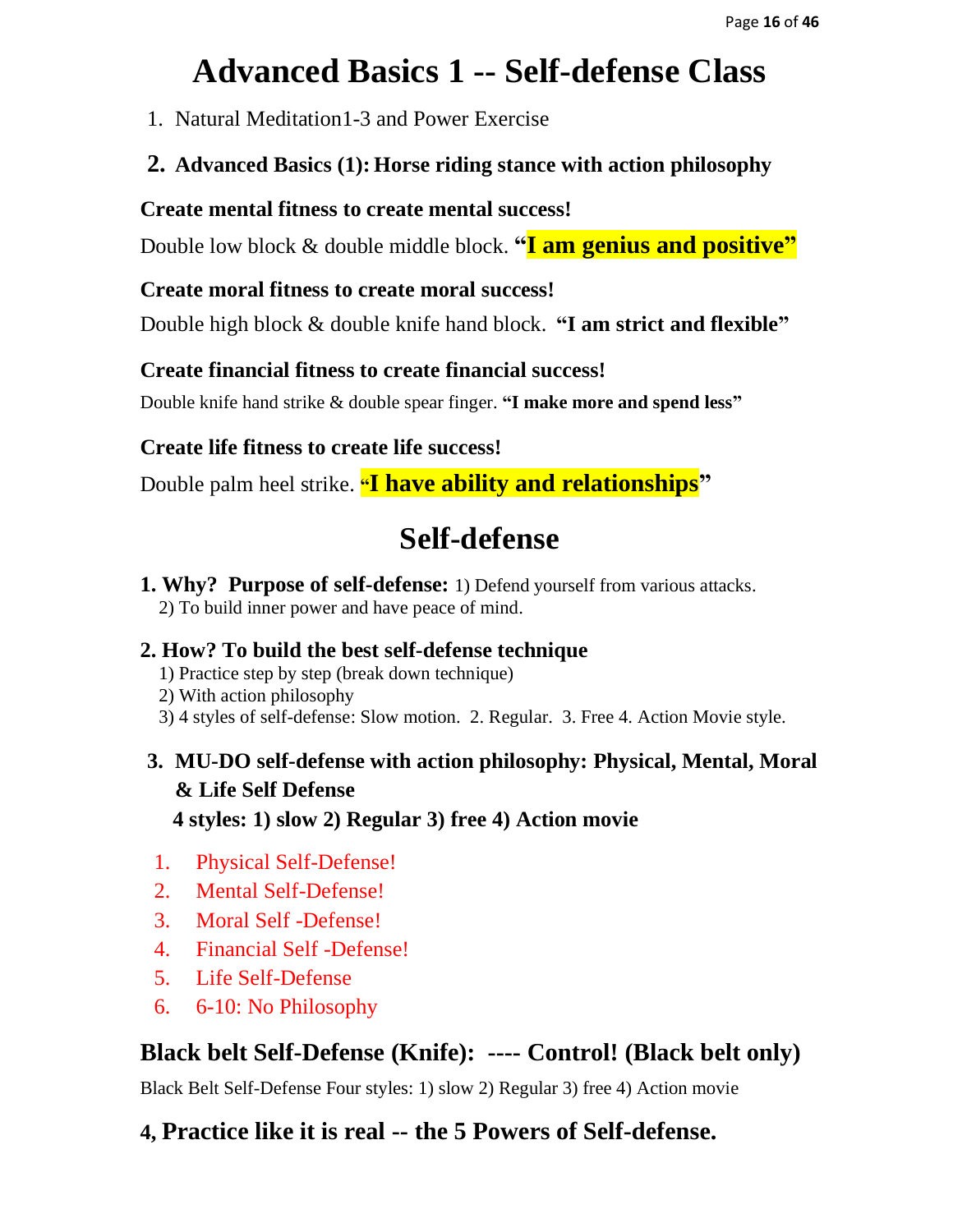# **Physical Self-defense:**

Defend yourself from physical attacks.

 **Attacker and defender, alternate sparring:**

 **Both are Attacker and say ---- Both are Defenders and say:**

**1) FIST ATTACK** ---1) Prevention, 2) Smiling, 3) Talk it out, 4) Defend yourself. (Gesture) **1) Front Kick 2) R-H Kick 3) Side Kick 4) Pickaxe Kick**

- **2) STRESSED OUT --** 1) Exercise, 2) Why and how, 3) Find the right person, 4) Focus on  **(Gesture)** goals.  **1) Front Kick 2) Round house Kick 3) D-Side Kick 4) Pickaxe Kick**
- **3) JUNK FOODS** ----- 1) No I don't eat junk food, 2) Eat and drink wisely

 **(Gesture) 1) Single punch 2) Double punch** 

- **4) TOXIC ATTACK** (Cigarettes, alcohol or drugs)---
	- **(Gesture** ) 1) No I hate (Cigarettes, Alcohol, Drugs, 2) I take mental (cigarettes, alcohol, and drugs)  **1) Front Kick 2) Pickaxe Kick**

#### **5) INSOMNIA ATTACK** –

 **(Gesture)** 1) Exercise, 2) Why and how, 3) Improvement., 4) Action

 **1) Single punch 2) Double punch 3) Triple punch 4) Multiple punch**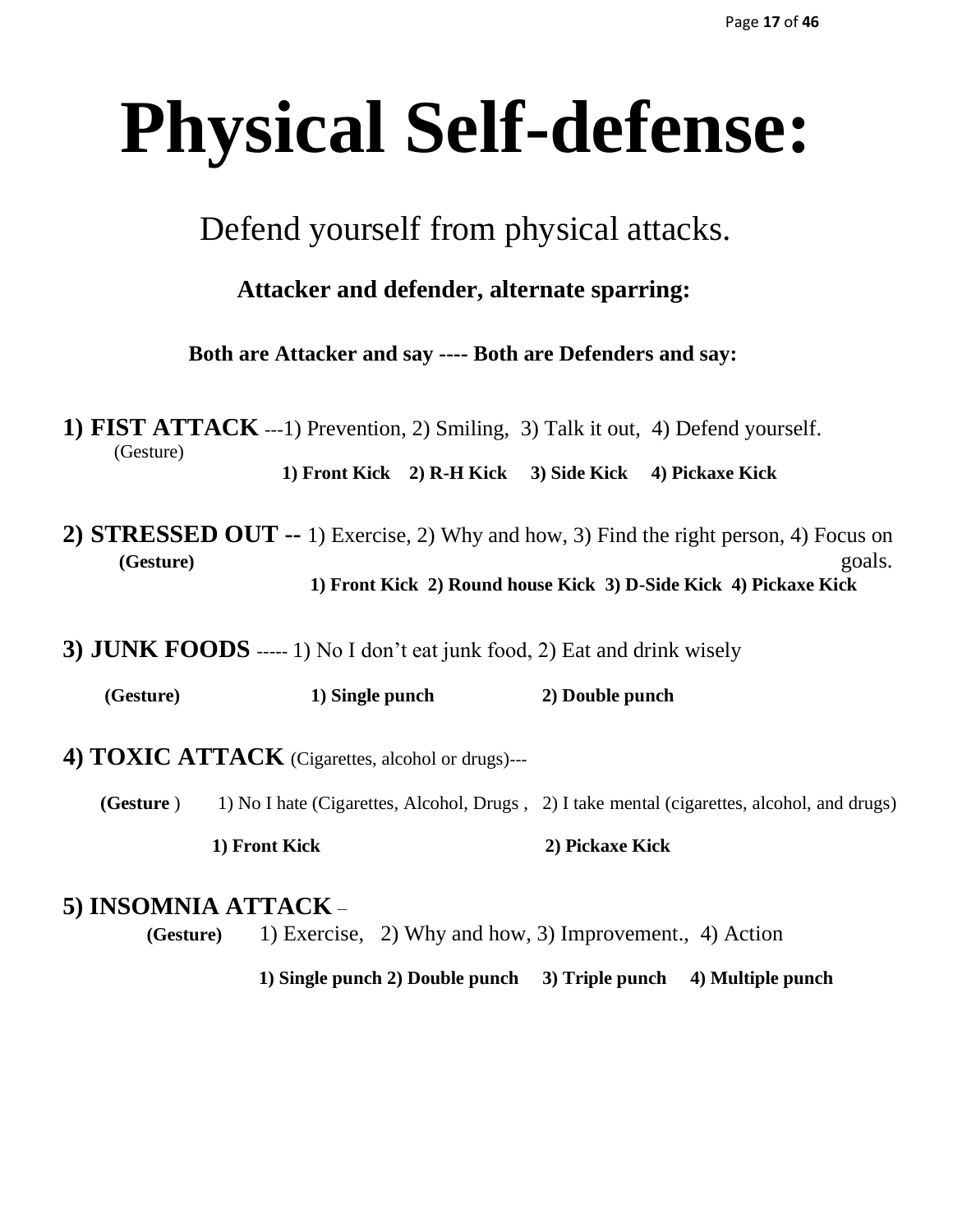## **Advanced Basics 2 -- Self-defense Class**

1. Natural Meditation 4-7 and Power Exercise

#### **2. Advance basic (2): Alternate sparring:**

**Both party double punch -- "Create mental success"**

Double low block & double middle block. **"I am genius and positive"**

**Both party double punch-- "Create moral success"** Double high block & double knife hand block. **"I am strict and flexible"**

**Both party double punch – "Create financial success"** Double knife hand strike & double spear finger. **"I make more and spend less"**

**Both party double punch – "Create life success"** Double palm heel strike. **"I have ability and relationships"**

## **3. JA-YUN Self-defense philosophy -- Create Financial Fitness to create Financial Success!**

- 1. Be rich and happy!
- 2. Do what you Love!
- 3. Prepare to Win!
- 4. Lead to Succeed!
- 5. 5-15 : No Philosophy

## **4 styles: 1) slow 2) Regular 3) free 4) Action movie**

**Black belt Self-Defense: Sword ---- Control! (Black-Belt only)**

Black Belt Self-Defense Four styles:

1) slow 2) Regular 3) free 4) Action movie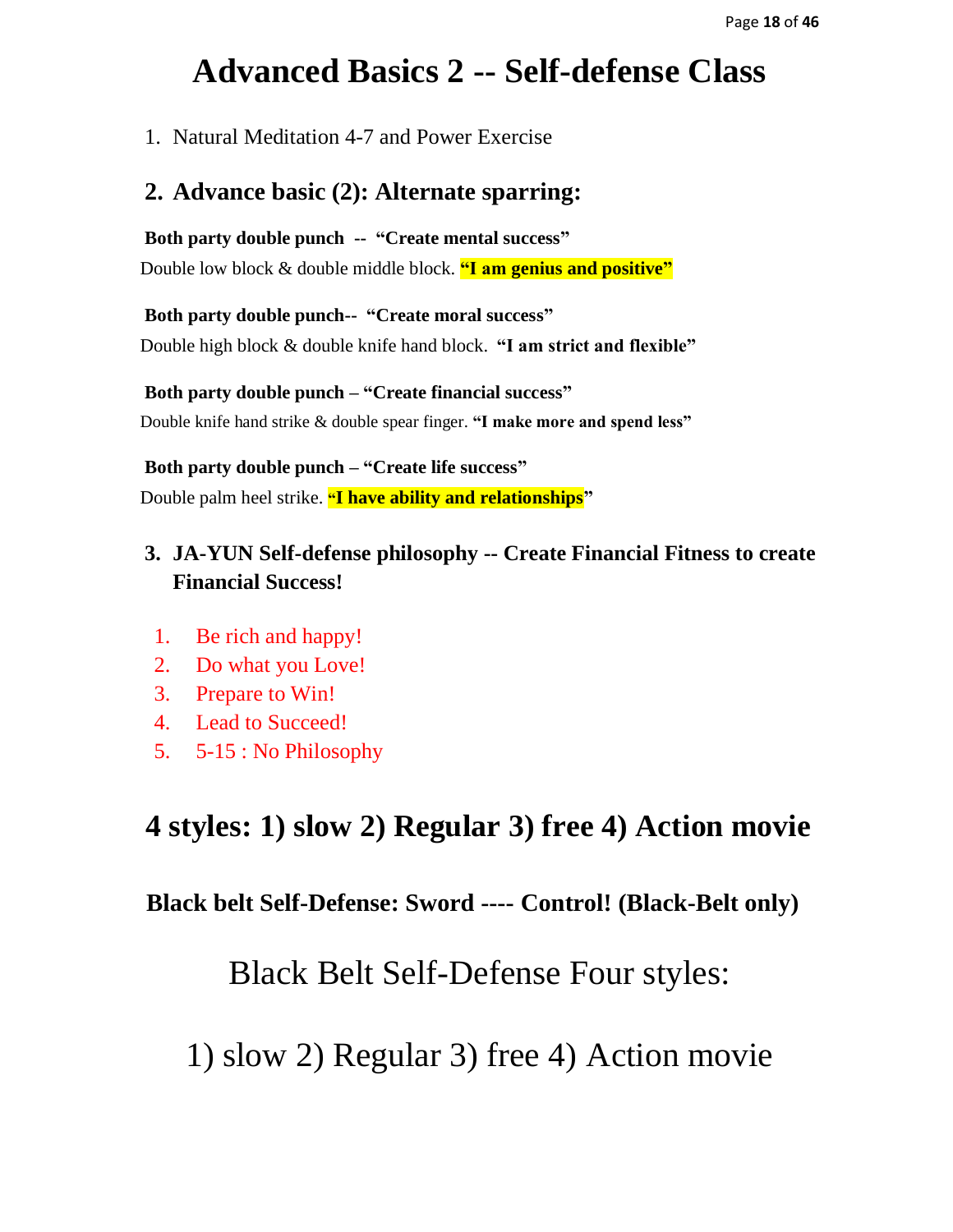# **Mental Self-defense:**

## **Defend yourself from the 7 major verbal attacks.**

How? Think rationally not emotionally.

**Attacker and defender, alternate sparring (bounds around):**

## **Practice like real and perform like practice!**

Both Attackers say ---- Both Defenders say:

**1) GESTURE ATTACK:** Flip off with middle finger.

**Defender**: With smile "Thank you," and give back 5 fingers with a wave.

 **Attacker's response (sincerely)** "I am so sorry for my stupid gesture. Please accept my apology."

## **2) DISGRACE ATTACK: "**You are an idiot."

**Defender:** With a smile say, "thank you."

 **Attacker's response (sincerely): "**I am so sorry for my stupid remark."

**3) RACIAL ATTACK:** "Hey, Chink, Nigger, Spic, or White trash, get out of here."

**Defender:** With a smile say, "thank you for your special recognition."

 **Attacker's response (sincerely): "**I am sorry I said such a stupid thing."

**4) CRITICISM ATTACK:** "You are an idiot, so you can't do anything right."

**Defender:** (Sincerely) "Thank for your advice, I will improve myself."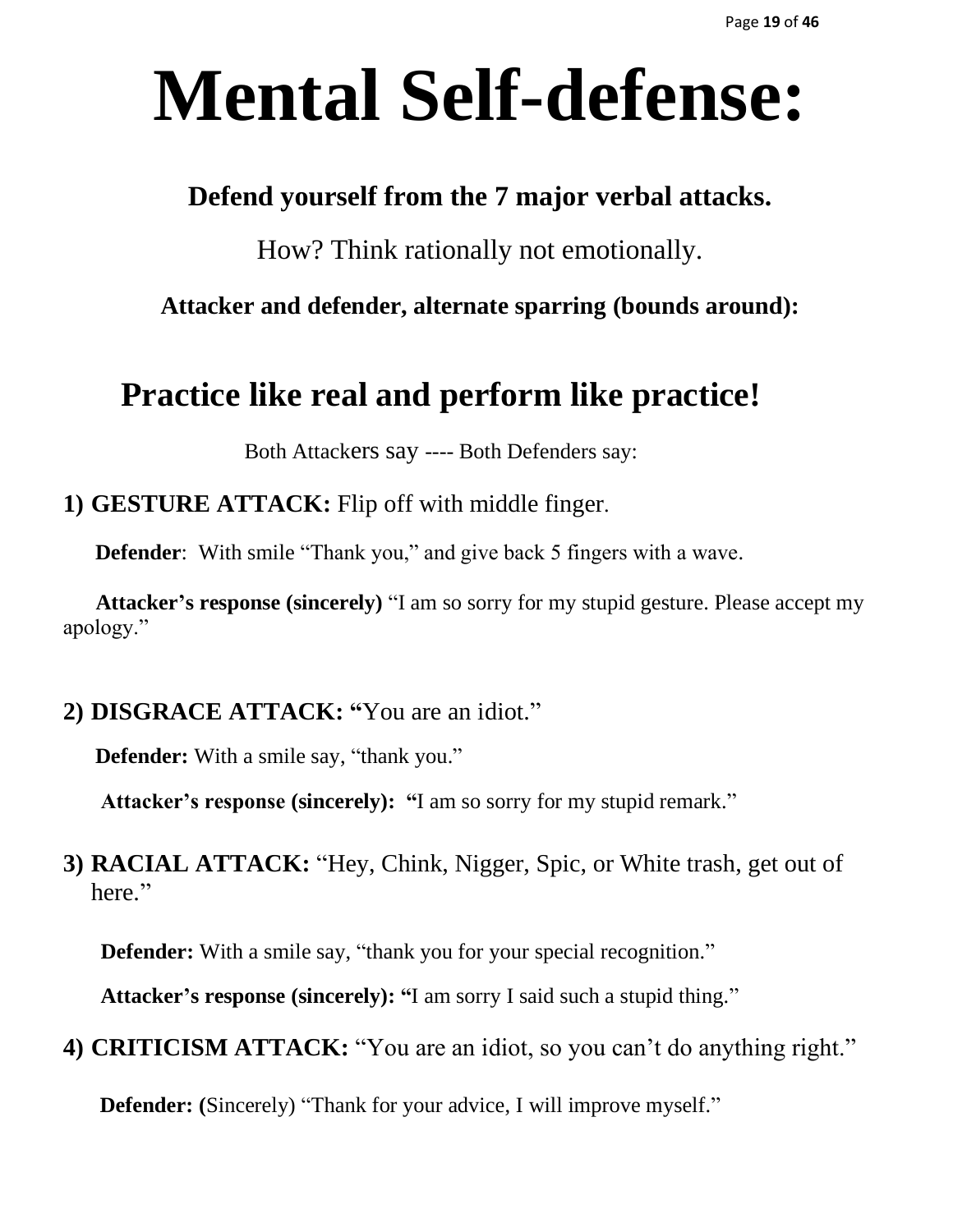**Attacker's response (sincerely):** "I am sorry for my stupid comments, please accept my apology."

## **5) CURSE ATTACK:** "F- you, Son – O. B., etc."

**Defender:** With a smile say, "thank you."

 **Attacker's response (sincerely):** "I am sorry I overreacted."

## **6) ENTICEMENT ATTACK:** "You look stressed. I have something for you to take the edge off." (Show drugs)

 **Defender:** "Thank you for your concern about me, but no thank you."

 **Attacker's response: "**I am sorry for my stupid act; I will never do it again. I am quitting now."

**7) Argument attack:** "Your idea is wrong; my idea is right."

**Defender:** "Thank you for your advice, I agree with you"

 **Attacker's response:** (Sincerely) "I am sorry, I am wrong. Please forgive me.

I really need a friend like you."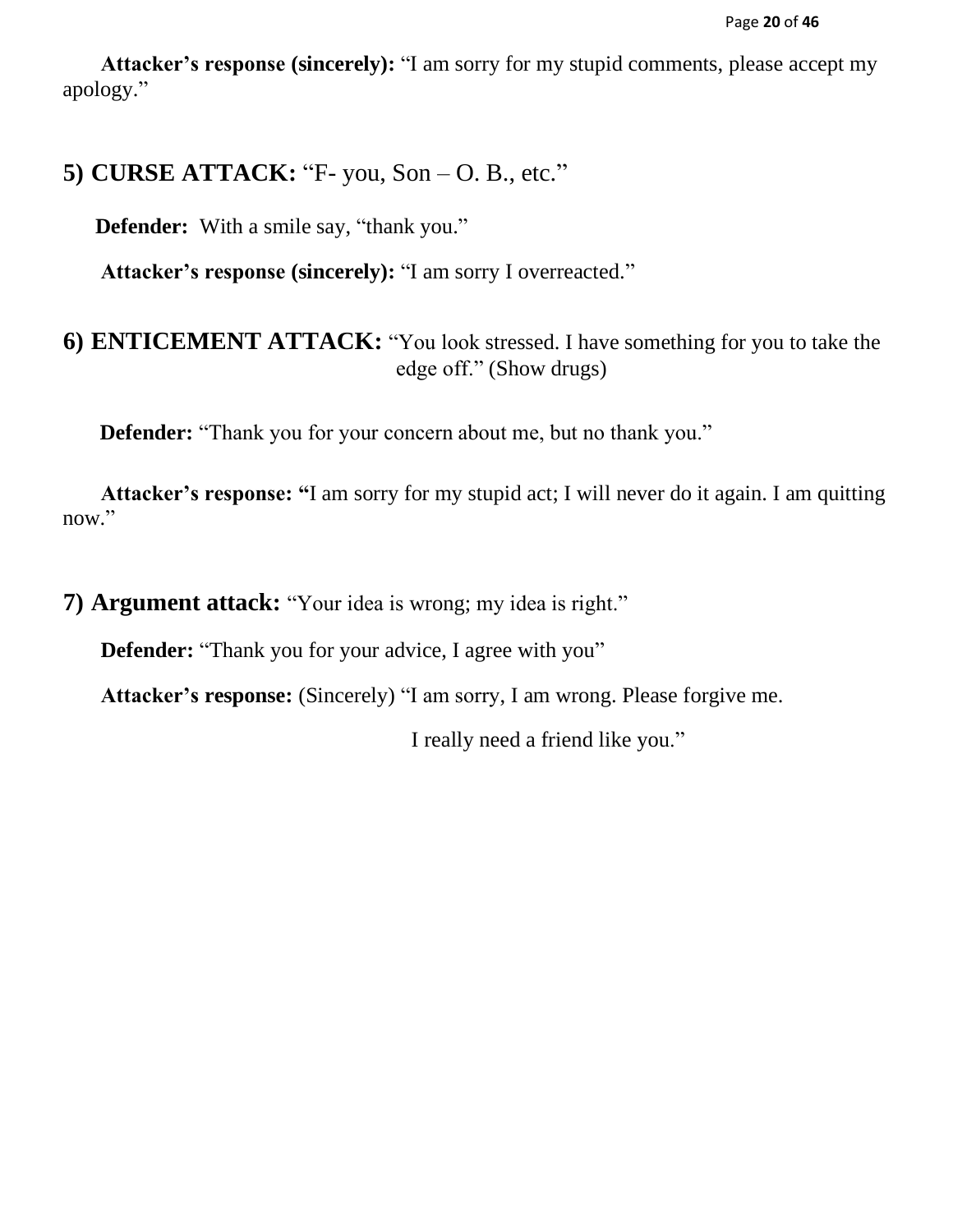## **Advanced Basics 3 / Self-defense**

1. Natural Meditation1-7 and Power Exercise

#### 2. **Advance basic (3) Stepping Kicks: DDDPEFMAS to Succeed!**

Stepping Leg Raise -- **Desire to succeed!** Stepping Outside Swing Kick -- **Discover to succeed!** Stepping Inside Swing Kick -- **Decide to succeed!** Stepping Pickaxe Kick -- **Plan to succeed!** Stepping Knee Kick -- **Execute to succeed!** Stepping Pushing Kick -- **Focus to succeed!** Stepping Front Kick -- **Maximize to succeed!** Stepping Roundhouse Kick -- **Achieve to succeed!** Double Step Side Kick – **Set higher goals to succeed!**

## **3.Advance basic Sparring Style:**

1)Alternate Sparring 2)Alternate Free 3)Action Movie:

**Pyung-Hwa self-defense 1-4 same as Jayun action philosophy --**

- 1. Be rich and happy!
- 2. Do what you Love!
- 3. Prepare to Win!
- 4. Lead to Succeed!
- 5. 5-15: No Philosophy

#### **Black belt Self-Defense: Staff ---- Control! (Black-Belt only)**

Black Belt Self-Defense Four styles: 1) slow 2) Regular 3) free 4) Action movie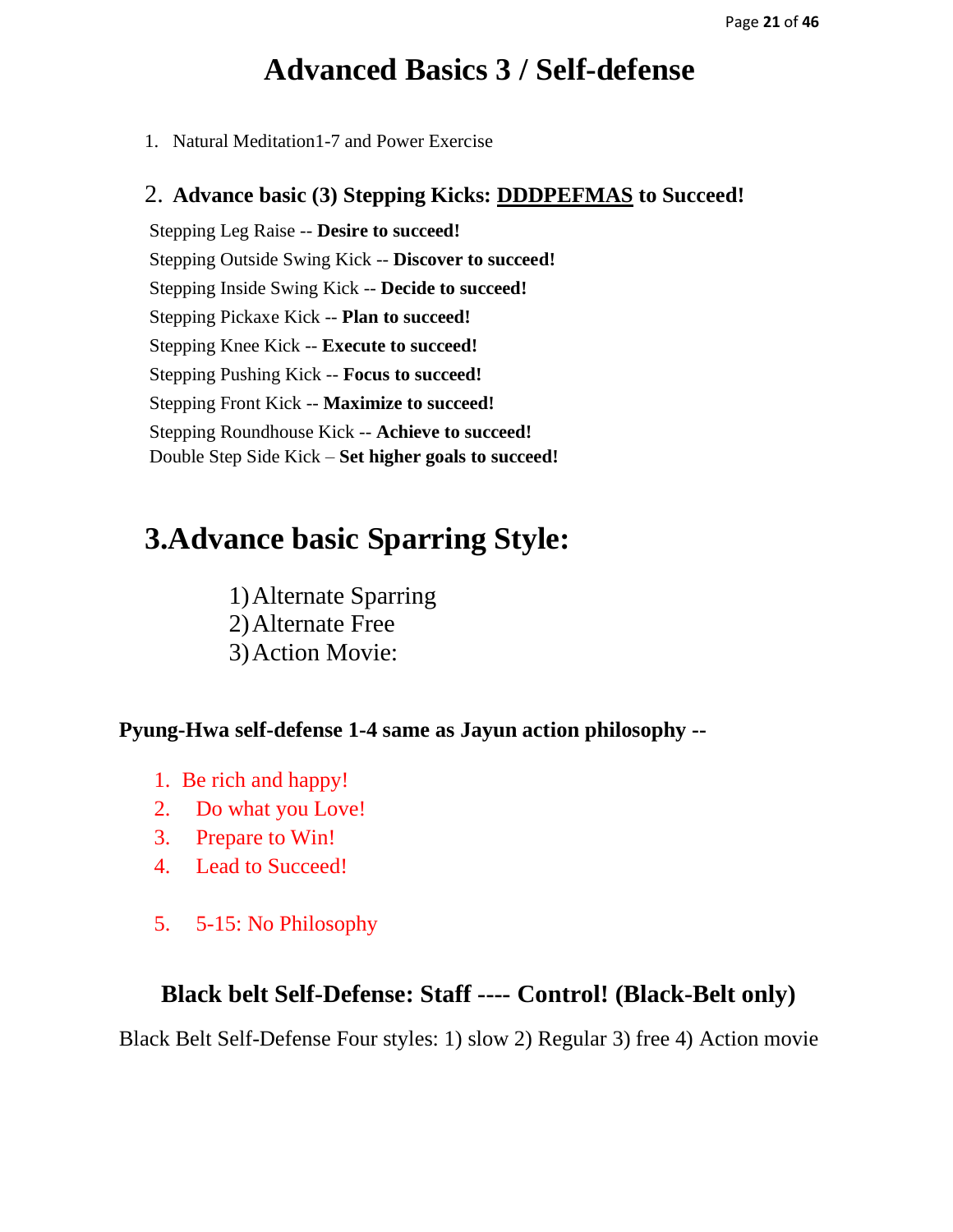# **Moral Self-defense:**

## **Defend yourself from the 10 major self-attacks.**

#### **How? Fight for yourself by compete within and never give up until you win**

## **1) Depression Self-Attack:** I feel sad, and I have no desire to do anything.

**Response:** 1) "Exercise," "2) I am genius and positive," "3) "Why and how," 4) "Focus on goals."

## **2) Self–doubt Self-attack:** "I am uneducated, so I can't get a job."

**Response:** 1) "I am a great self-educator and a great learner 2) "I can find a job easily". 3) This attitude will open the door for success.

#### **3) Negative Attack:** "No, I can't".

**Response:** 1) "Keep positive mindset alive" 2) End "no I can't" – Begin "yes I can"; 3) Exercise heavily and get a sweat 4) Kick out negativity and I will be super positive.

## **4) Bad weather Self-attack**: "I feel terrible because of this bad weather."

**Response:** 1) "I do not let weather control my feelings" 2) I have control by creating good weather in my heart. 3) "Attitude is everything."

**5) Fear Self-Attack:** "I am afraid to do anything."

**Respond:** 1) "Exercise," 2) "Why and how," 3) "Put solutions into action" 4) "Never give up"

**6) Anxiety Self-Attack:** I feel energy-less, apathetic, have no desire to do anything, I worry, and have insomnia -- I don't know why?

**Response**: 1) "I ask, WHY, and discover the root of my anxiety" 2), "I ask, HOW, and find a way to let it go." 3) "I can control now and the future"

**7) HATRED ATTACK:** "I hate other people."

**Response**: 1) "I love others unconditionally" 2) "I love myself unconditionally." 3) "I can build successful networks"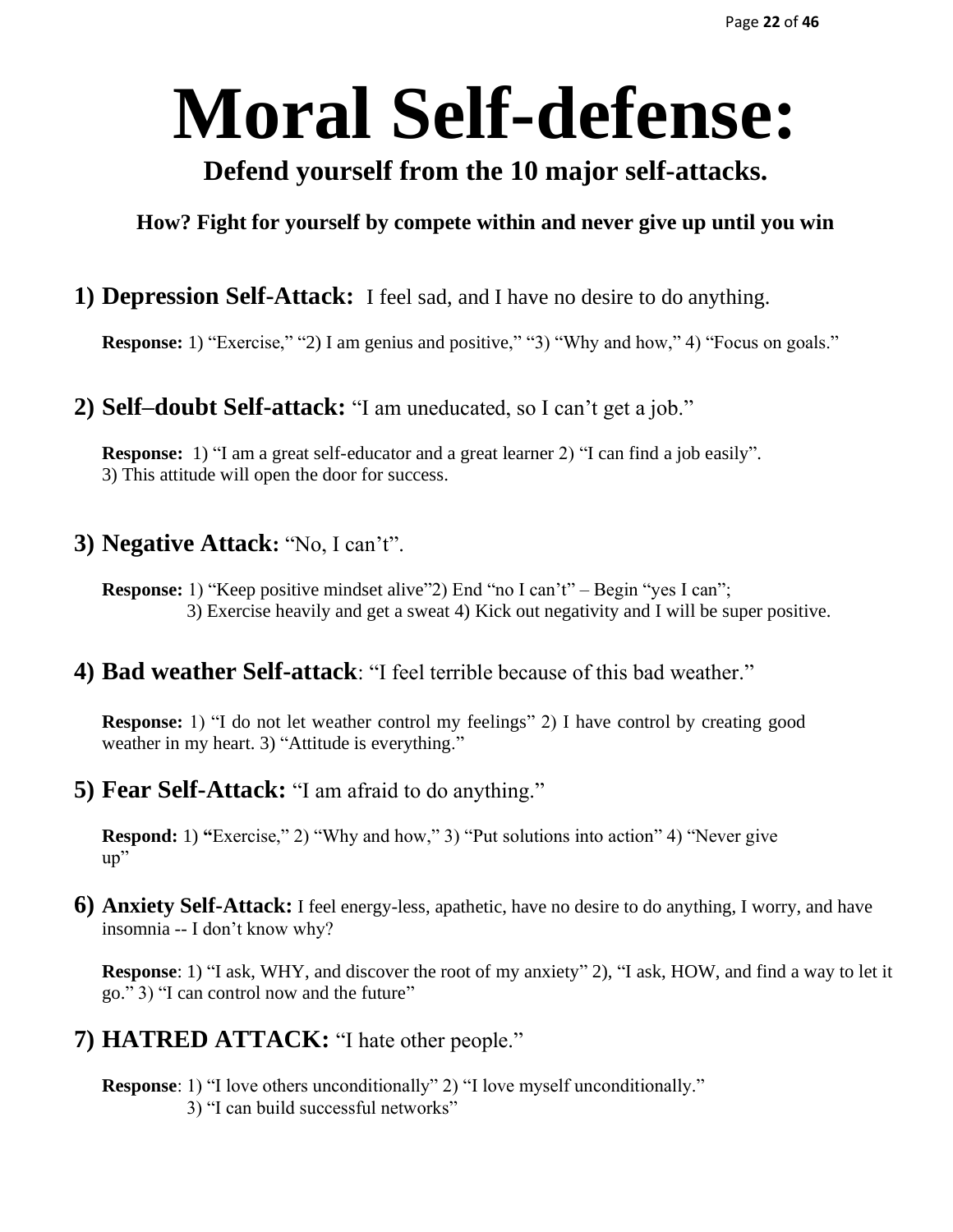**8) JEALOUSY ATTACK:** "I don't like him or her because she or he is better than me."

**Response:** 1) "Exercise," 2) "Focus on goals," 3) "Admire them," 4) "Learn from them."

**9) ANGER ATTACK:** "I am angry."

**Response**: 1) "Exercise," 2) Laugh louder, 3) "I am a genius and flexible."

**10) GUILT ATTACK: "**I was a criminal, I hate myself."

**Response:** 1) "I will never do stupid things again," 2) "Learn from the mistake," 3) "I am genius and positive"

## **Financial Self-defense:**

Defend yourself from the 5 major financial attacks.

**1) Self-Disbelief Attack:** "I can't be rich."

 **Response:** "I am genius and positive, so I can be rich and happy."

**2) Credit Card Attack:** "I buy anything all the time on my credit card."

 **Response:** "I cut my credit card until I can control my spending."

**3) Laziness Self-Attack:** "I will do it later"

Response: "I focus 1000 percent on my financial goals until I achieve them."

**4) LIABILITY ATTACK: "**Whatever I want to have I sign now and pay monthly."

 **Response:** "No, no and no, I refuse to overpay. I will protect my financial freedom"

**5) Co-Sign Attack:** "Friend or relative ask me to co-sign for a loan"

Response: I just say, "No,"

**Attacker Response:** I am sorry I make you uncomfortable and thank you for your honest decision. Just in case you need my help, please let me know – I will do my best to help you.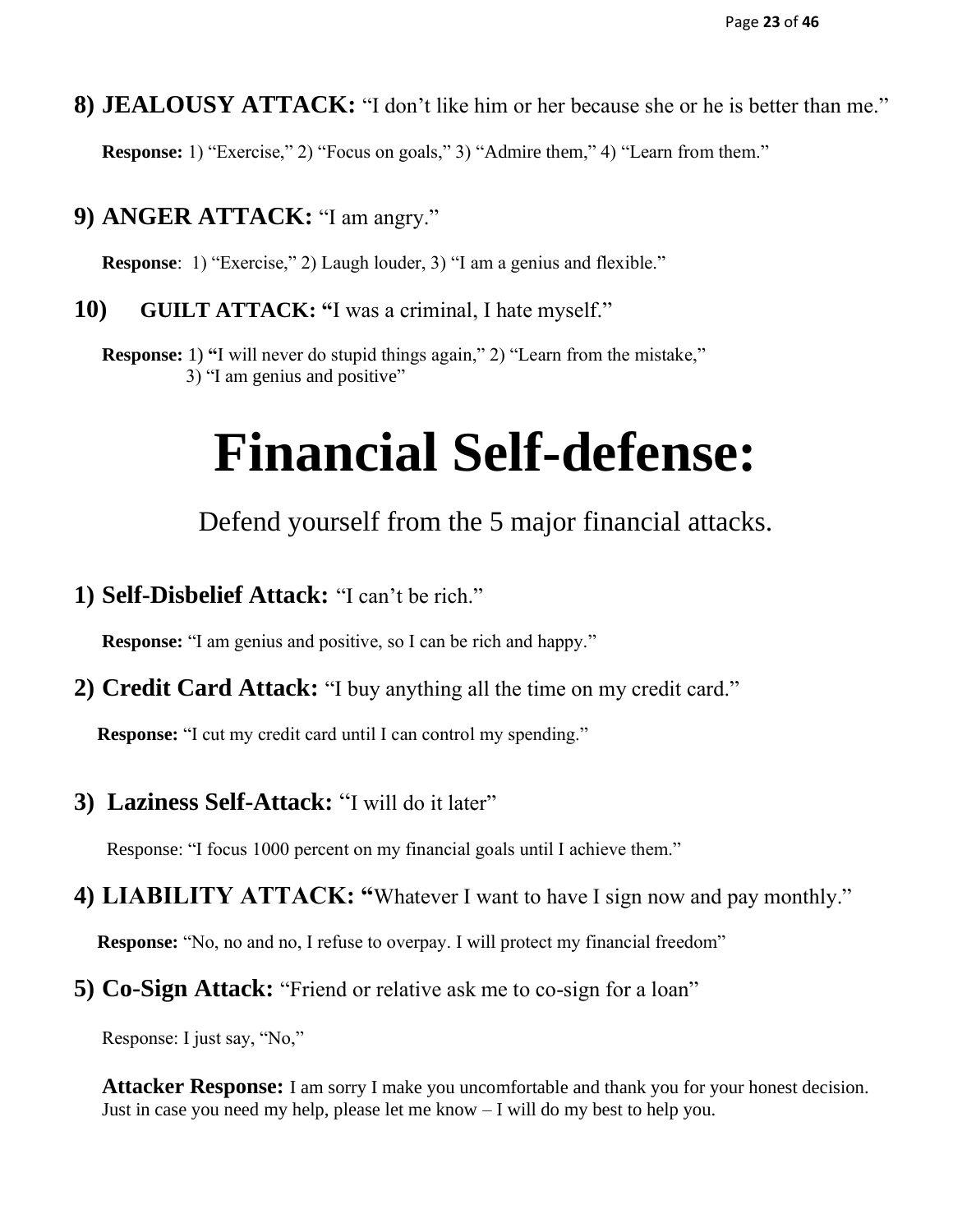# **Life Self-defense:**

Defend yourself from life attacks.

**1)** Before success. **Internal Life Attack:** "It is too difficult, too hard, and too tough to continue, and it is not worth it. Quit now."

 **Response:** "I am genius and positive, I never give up until I make things happen."

**2)** Before success. **External Life Attack:** "You can't make things happen because you are not qualified."

**Response:** "Thank you for advice, but no thank you. I will be a game changer"

**3)** After success. **Inner Life Attack:** Toxic and evils entice you.

 **Response:** "Never stop disciplining myself to control my life."

**4)** After success. **Outer Life Attack:** "I am a target because I am successful."

**Response:** "I am a life-long learner, so I am competitive. Nobody bothers me!"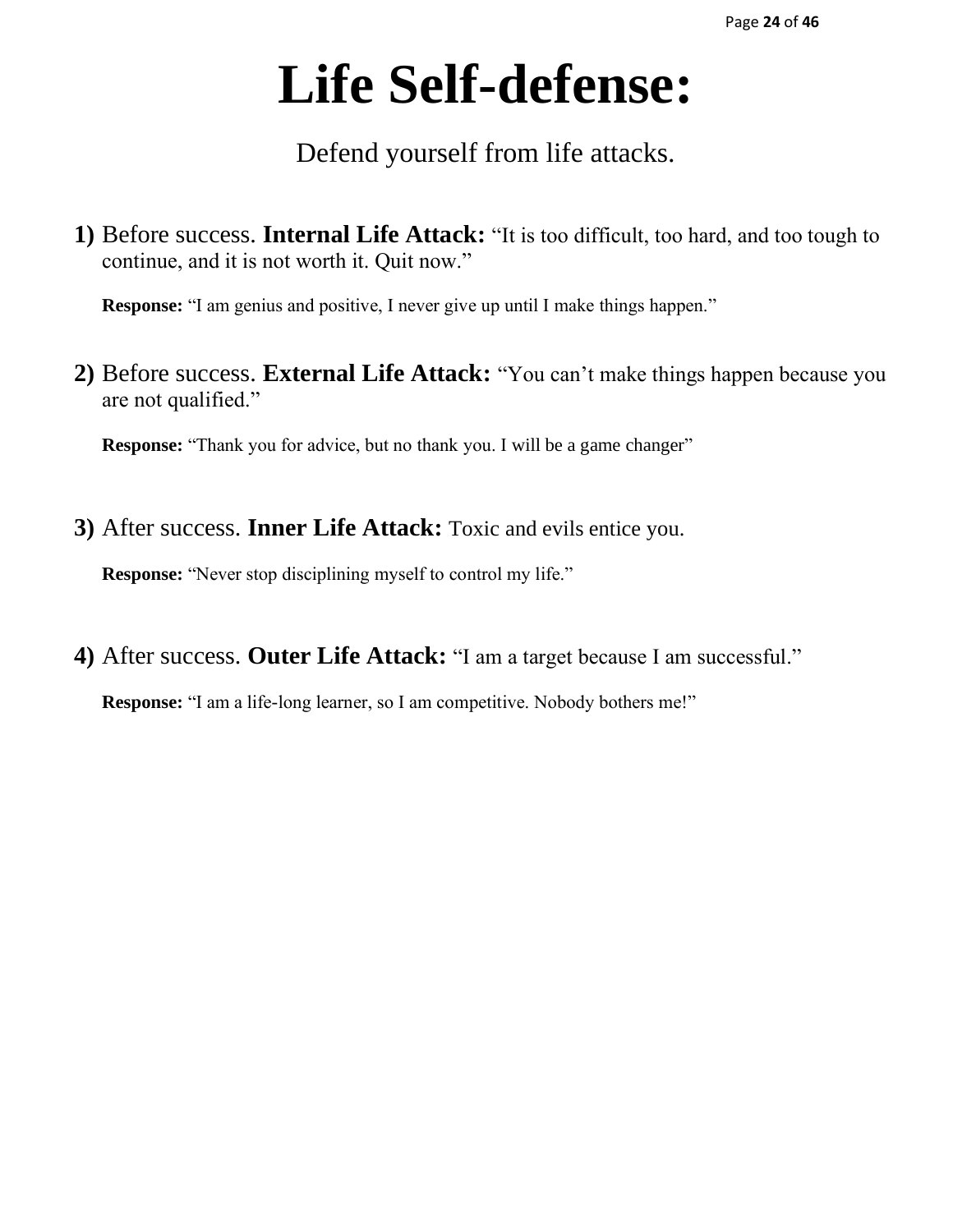- 1. Life Meditation (1): Attitude / Power Exercise
- 2. Alternate sparring

#### **Alternate Sparring 1: Create The 10 Successful Habits**

- 1. Double punch --- Think like successful people!
- 2. Double hook --- Look like successful people!
- 3. Double upper cut --- Listen like successful people!
- 4. Double back fist --- Speak like successful people!
- 5. Double elbow across --- Act like successful people!
- 6. Double elbow back --- Feel like successful people!
- 7. Double elbow up --- Write like successful people!
- 8. Double elbow up and down --- Dress like successful people!
- 9. Triple punch --- Network like successful people!
- 10. Multiple punches --- Fight like successful people!

## **9 Styles of Sparring**

- 1. **Alternate Free -** Set or Free
- 2. **Action Movie**  Creativity
- 3. **Dancing –** Aerobic, Rhythm, Fun
- 4. **Self-Sparring -** Inner Power
- 5. **Motivational** Eye Contact Smile Passion
- 6. **Debate**  Leadership
- 7. **Limitation**  Flexibility
- 8. **Practical** Realization
- 9. **Team Spirit** (Team Building)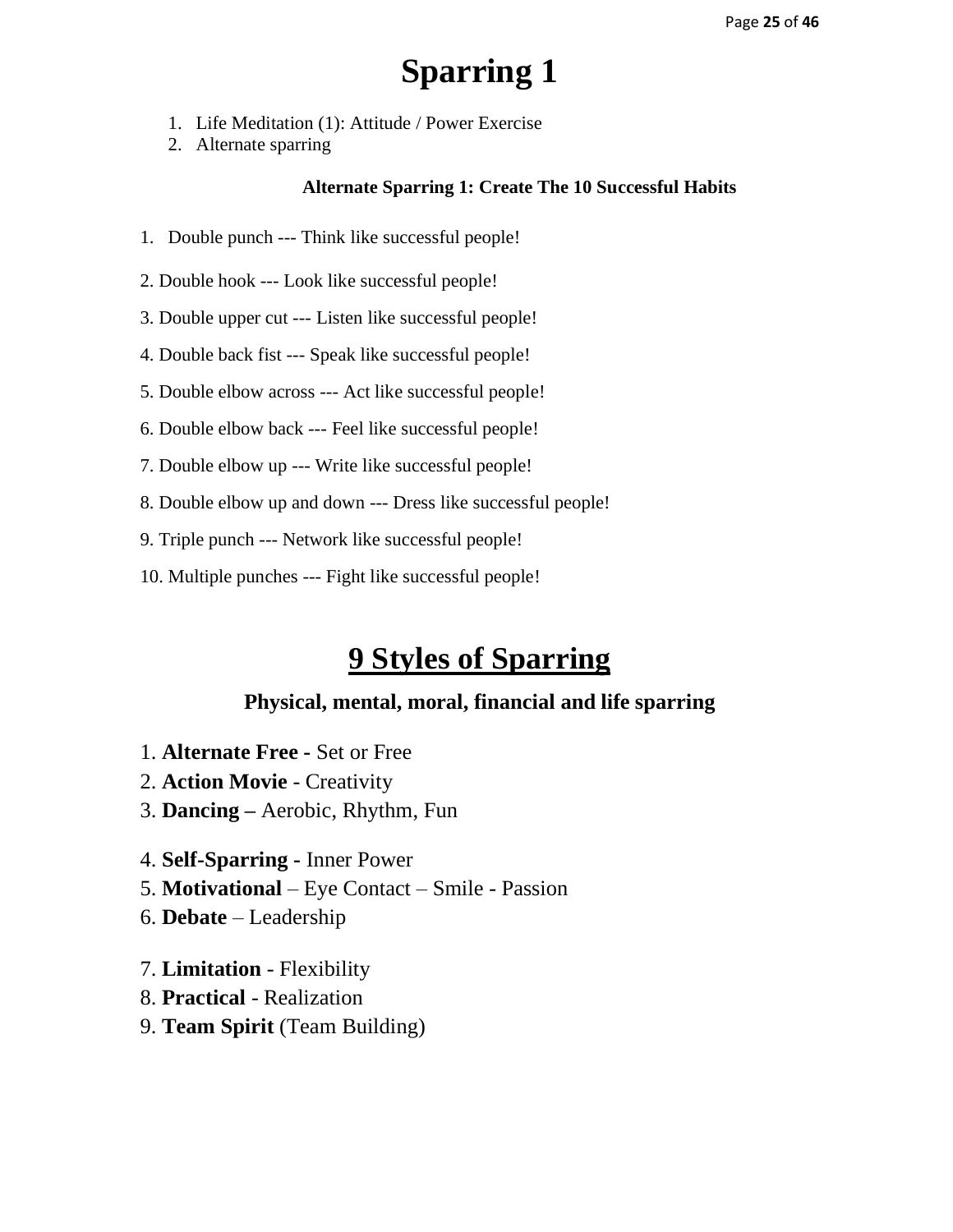- 1. Life Meditation (2): Focus
- 2. Power Exercise

## **Alternate Sparring 2: 10 Successful Habits**

- 1. Leg raise -- Think like Winners!
- 2. Swing kick -- Look like Winners!
- 3. Inside swing kick -- Listen like Winners!
- 4. Pick Axe kick -- Speak like Winners!!
- 5. Knee kick -- Act like Winners!!
- 6. Pushing kick -- Feel like Winners!
- 7. Front kick -- Write like Winners!!
- 8. Roundhouse kick -- Dress like Winners!
- 9. Side kick -- Network like Winners!!
- 10. Double step side kick -- Fight like Winners!

## **9 Styles of Sparring**

- 1. **Alternate Free -** Set or Free
- 2. **Action Movie**  Creativity
- 3. **Dancing –** Aerobic, Rhythm, Fun
- 4. **Self-Sparring -** Inner Power
- 5. **Motivational** Eye Contact Smile Passion
- 6. **Debate**  Leadership
- 7. **Limitation**  Flexibility
- 8. **Practical** Realization
- 9. **Team Spirit** (Team Building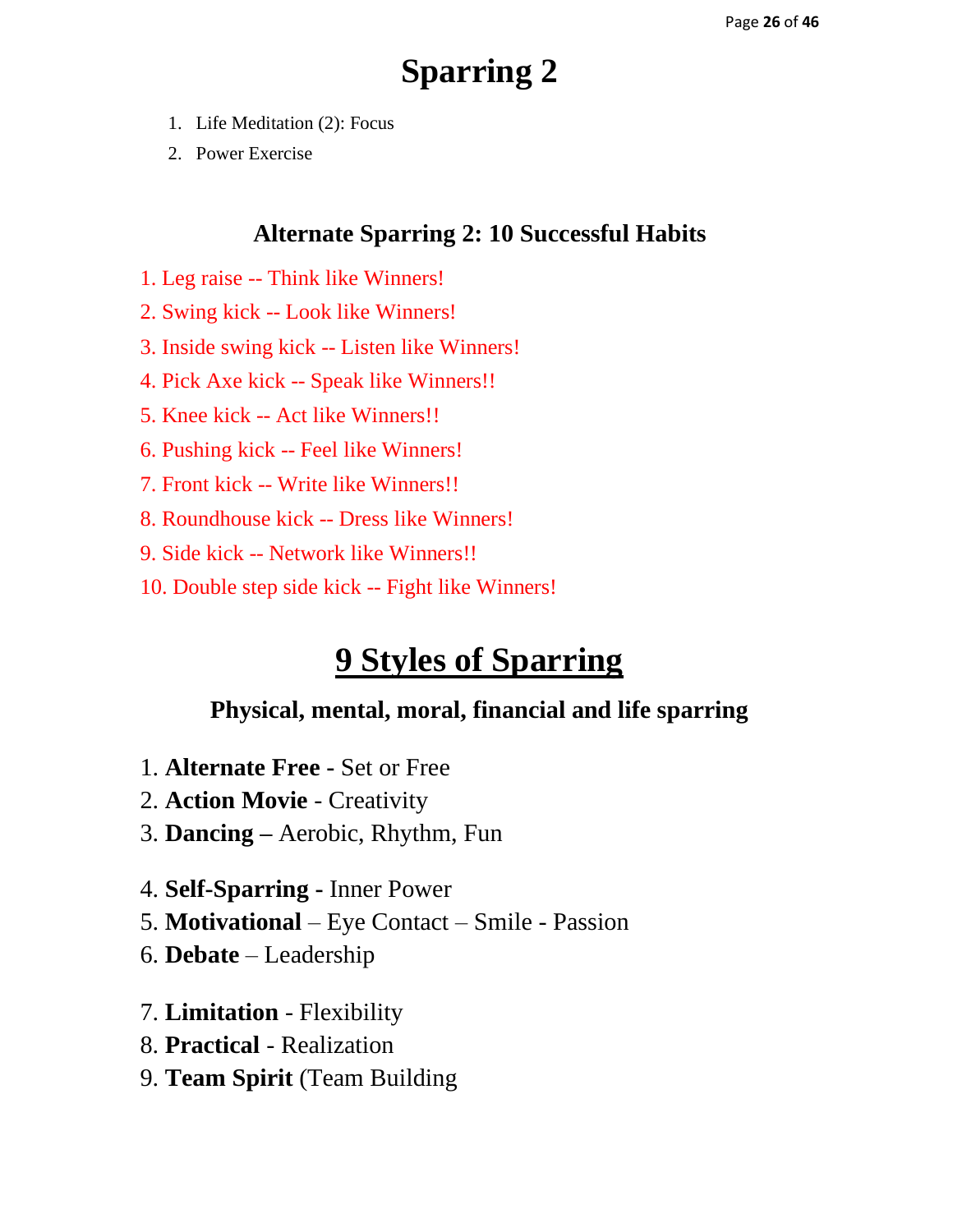- 1. Life Meditation (3): Leadership
- 2. Power Exercise

## **Alternate & Aerobic Sparring 3: Top 10 Successful Habits**

- 1. Low block -- Think differently!
- 2. Middle block -- Look differently!
- 3. High block -- Listen differently!
- 4. Knife hand block -- Speak differently!
- 5. Knife hand Strike -- Act differently!
- 6. Spear finger -- Feel differently!
- 7. Palm heel strike -- Write differently!
- 8. Double low block -- Dress differently!
- 9. Double middle block -- Network differently!
- 10. Double high block -- Fight differently!

## **9 Styles of Sparring**

- 1. **Alternate Free -** Set or Free
- 2. **Action Movie**  Creativity
- 3. **Dancing –** Aerobic, Rhythm, Fun
- 4. **Self-Sparring -** Inner Power
- 5. **Motivational** Eye Contact Smile Passion
- 6. **Debate**  Leadership
- 7. **Limitation**  Flexibility
- 8. **Practical** Realization
- 9. **Team Spirit** (Team Building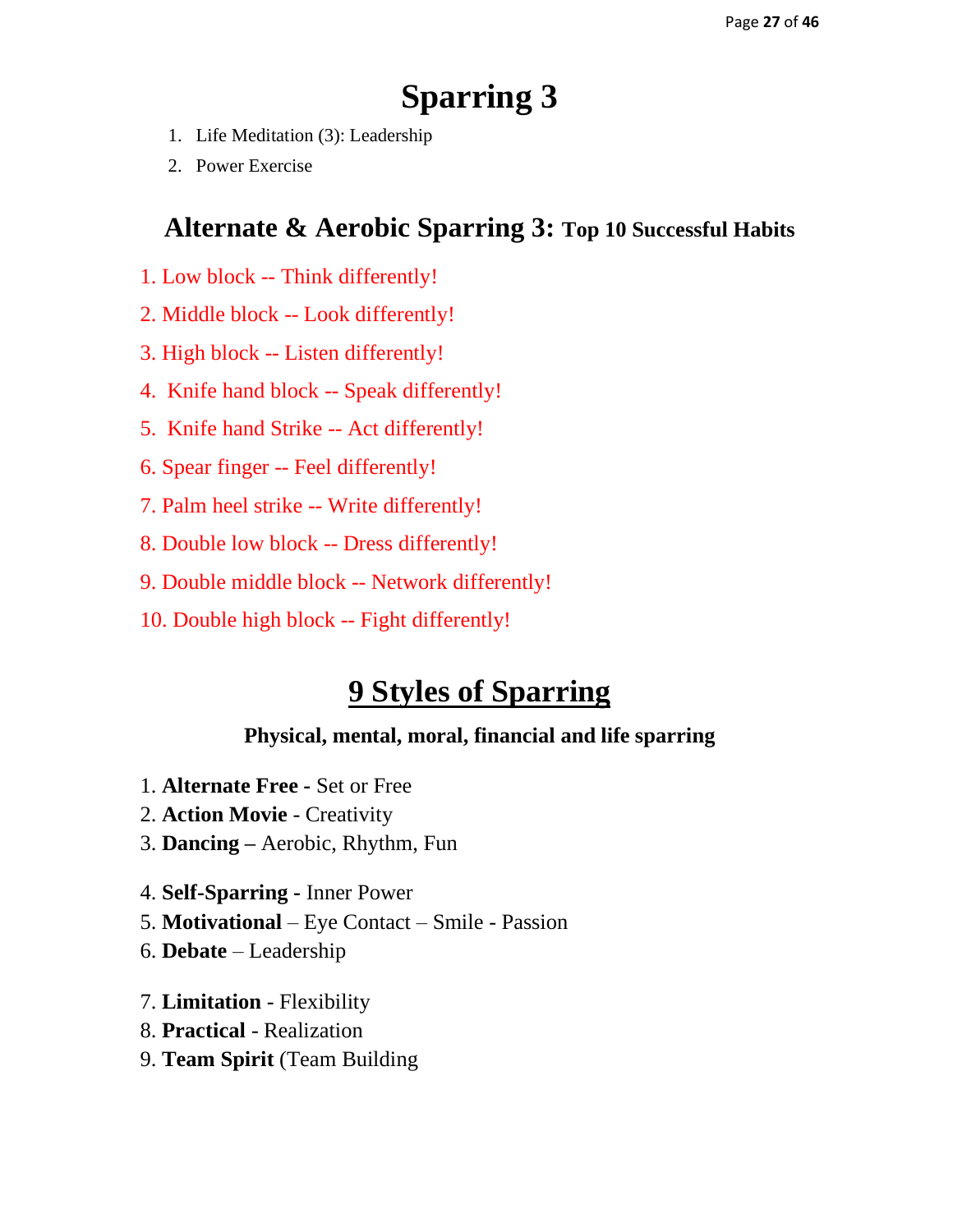- 1. Life Meditation 1-3 & Power Exercise
- 2. Alternate & Aerobic sparring 1-3
	- 3. Alternate sparring 4 (3rd Keup and Higher (Brown Belt, Red Stripe)

## **Alternate sparring 4**

#### **3 rd Keup and Higher (Brown Belt, Red Stripe)**

**Back side kick** -- Think big and possibilities!

**Back swing kick --** Speak big and possibilities!

**Back hook kick** -- Act big and possibilities!

**Jumping back side kick** -- Think big and possibilities!

**Jumping back swing kick** -- Speak big and possibilities!

**Jumping back hook kick** -- Act big and possibilities!

**Develop a Successful mindset to create a successful future**

## **9 Styles of Sparring**

- 1. **Alternate Free -** Set or Free
- 2. **Action Movie**  Creativity
- 3. **Dancing –** Aerobic, Rhythm, Fun
- 4. **Self-Sparring -** Inner Power
- 5. **Motivational** Eye Contact Smile Passion
- 6. **Debate**  Leadership
- 7. **Limitation**  Flexibility
- 8. **Practical** Realization
- 9. **Team Spirit** (Team Building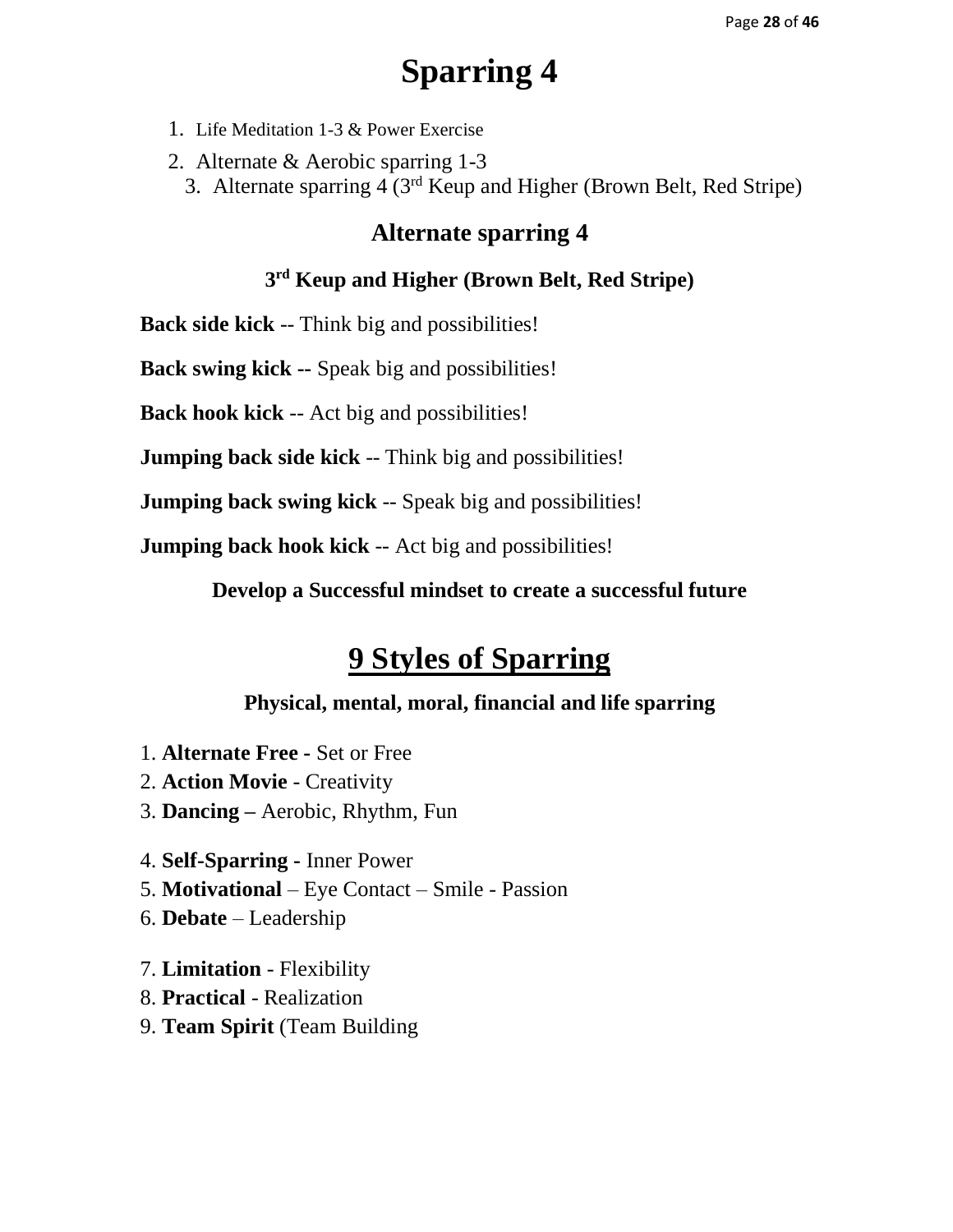- 1. Life Meditation: Attitude, Focus and life
- 2. Power Exercise
- 3. Alternate sparring 1-2-3-4

## **9 Styles of Sparring**

- 1. **Alternate Free -** Set or Free
- 2. **Action Movie**  Creativity
- 3. **Dancing –** Aerobic, Rhythm, Fun
- 4. **Self-Sparring -** Inner Power
- 5. **Motivational** Eye Contact Smile Passion
- 6. **Debate**  Leadership
- 7. **Limitation**  Flexibility
- 8. **Practical** Realization
- 9. **Team Spirit** (Team Building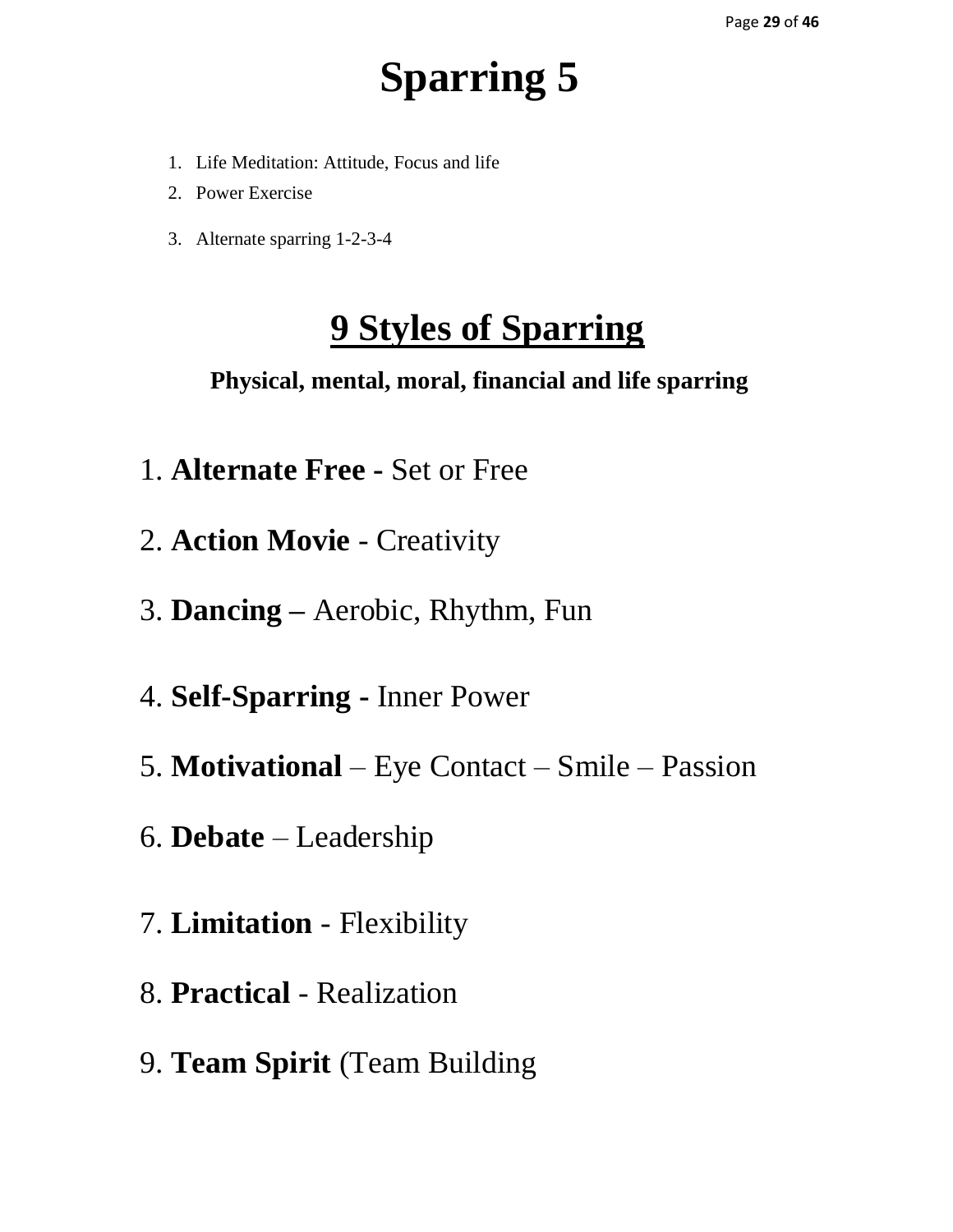## **Championship 1**

## Action movie SPARRING: Partners

## **1. Prepare sparring championship class: Partners**

- **1) Set up ring 1-4 depending on student body and studio sizes**
- **2) Set up each ring 1- 6 teams depending on student body** 
	- **1. Partners: 1-6 teams (each team requires 2 people)**
- **3) Set up officers: 3-4 jurors, one time controller and score keeper, one referee.**

## **2. Class start**

- **1) Energy Meditation & Power Exercise**
- 2) **Purpose of championships:** Measure your progress, improve your technique, and build your confidence.
- **3) How to win by losing! How to win by winning! How to lose by winning! How to lose by losing!**

## **3. Practice like real championships:**

**1. Tip testing:** White Tip: Breaking **/** Yellow Tip: Poom Se **/** Green Tip: Self-Defense / Purple Tip: Philosophy

2. MOTIVATION: Philosophy of the week / NEW- information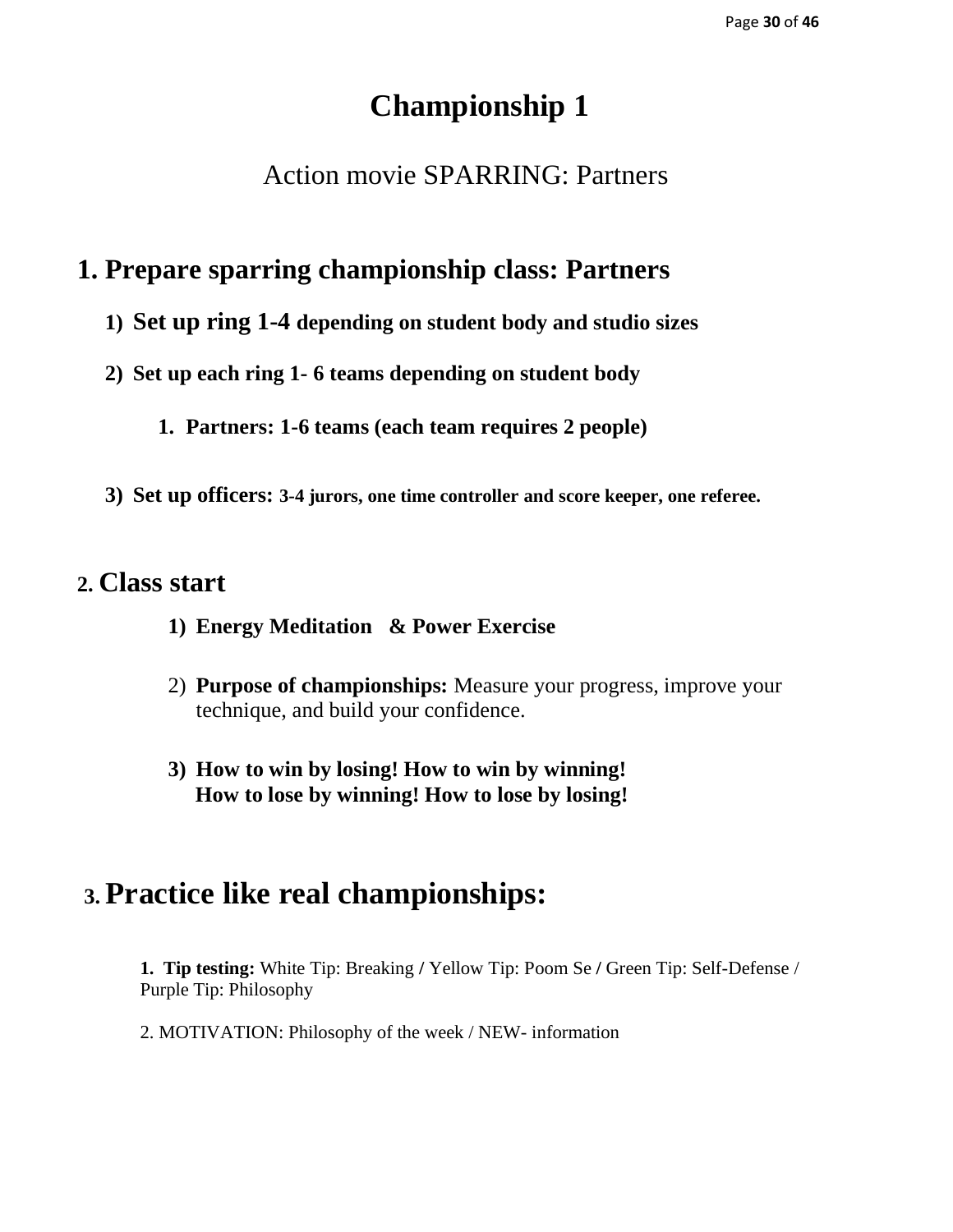## **Action Movie Partner Sparring Matches: Rules and Regulations**

## **What is Action Movie Partner Sparring?**

It is alternate free sparring: Attack and respond with realistic action, without contact. It will help you improve your technique, performance, and teamwork. You can be an action movie star.

#### Match **SCORING:**

2 points -Technique: Realistic action.

-

2 points - Entertainment value: Outstanding performance like an action movie star.

1 point - Attitude: Passion with respect for oneself, partner, referee, jury, and audience.

1 deduction point: Unrealistic action; or disrespect oneself or others; or show no desire (Referee has the power to decide).

Disqualified: If contact is made (referee has the power to decide). If a pair is disqualified, they will not receive a medal.

The jury will score the match by holding up 1-5 fingers. The referee will declare the winning pair.

#### Match **SYSTEM:**

- 1) General guidelines for divisions in the Action Movie Partner Sparring Division shall be: Adult: (It can be husband and wife partners, or brother and sister partners, etc.) Children: (It can be brother and brother partners, sister and sister partners, or brother and sister partners, etc.)
- 2) This match will be scored by 3-4 jurors at the head table. The jury will be responsible to total the score of each round and the jury will score the match by holding up 1-5 fingers. The referee leads the match.
- 3) Organize the teams for the match; if the match has 4 pairs; the 4 will be divided into 2 brackets. (If the match has 1 pair - they will still perform; 2 pairs - they will compete against each other; 3 pairs

 they will randomly draw 1, 2, and 3; the pair that draws 3 gets a bye; 5 pairs - divide into 3 and 2 pairs)

- 4) 1st round: First pair performs and is scored. Second pair performs and is scored. 2<sup>nd</sup> round: Third pair performs and is scored. fourth pair performs and is scored.
- 5)  $3<sup>rd</sup>$  round: Each pair from  $1<sup>st</sup>$  and  $2<sup>nd</sup>$  round with the lower scores will compete against each other for dynamic and excellent technique.

4th round: Each pair from 1<sup>st</sup> and 2<sup>nd</sup> round with the higher scores will compete against each other for superior technique and champion.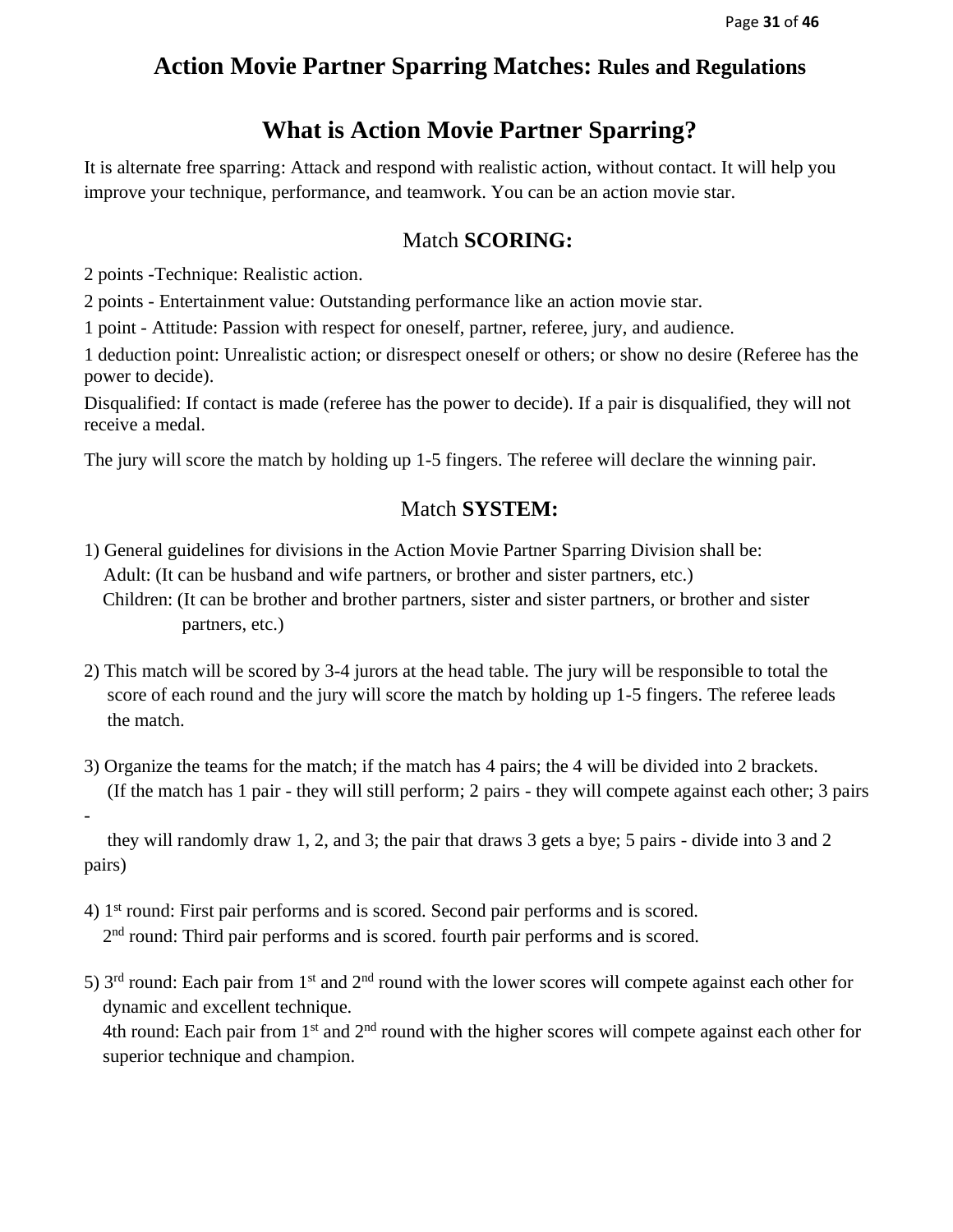## **Practice like real championships:**

- 1) 3-4 jurors score, one referee leads the competition, and competitors compete in the match.
- 2) Rotation; students will be jurors referees competitors.
- 3) Referee organizes who competes against each other, and places 2 competitors on each side of the ring.
- 4) First round:
	- 1. Referee brings first pair of competitors in the ring, then commands them to bow to the jury, then face each other and bow, "*Jhoon bi*" (ready) and "*Shijak!"* (begin), begins the competition.
	- 2. Competitors perform their action movie style sparring routine.
	- 3. During sparring, if a deduction point occurs, the referee will pause the match, and then give the pair a deduction point.
	- 4. Referee calls for "*Keu Man!"* at the end.
	- 5. Referee calls the partners to line back up, face each other and bow, then face the jury. Referee calls for ten seconds of power & smile sparring. (*I am a Winner!* or *I am a Life Champion!*) Referee calls for the judges' scores by standing behind competitor and raising his right hand fully above his head, palm upward, and his left hand crossed in front of his chest, hand in front of the solar plexus, with palm upward.
- 5) Second round: second pair will compete the same as the first pair.
- 6) Line up first and second pair; referee calls for ten seconds of power & smile sparring. Declare the winner of the round by raising the winning competitor's hand and verbally declare the winner.
- 7) The third and fourth pairs will compete the same as first and second pairs.
- 8) Referee brings the two sets of lower scoring partners from the previous rounds. They compete against each other, the same as above and declare dynamic technique and excellent technique.
- 9) Referee brings the two sets of higher scoring partners from the previous rounds. They compete against each other, the same as above and declare superior technique and champion.
- 10) Referee will line up the competitors next to each other. Referee then calls for ten seconds of power & smile sparring. (*I am a Leader!* or *I am a Winner!* or *I am a Life Champion!*)
- 11) Referee will then declare each place by raising the hand of each partner competitor (dynamic first, excellent second, superior third and champion last).
- 12) Referee will then bow the competitors out by directing them to face the jury and saying "*Cha ryeot!*" (Attention) *"Kyeong ye!"* (Bow).
- 13) Competitors are then escorted to the podiums to receive their medals. Each pair of partners will be awarded their medal according to their place (in a match with 4 pairs).

1<sup>st</sup> place – Awarded CHAMPION 2  $2<sup>nd</sup>$  place – Awarded SUPERIOR  $3<sup>rd</sup>$  place – Awarded EXCELLENT  $4<sup>th</sup>$  place – Awarded DYNAMIC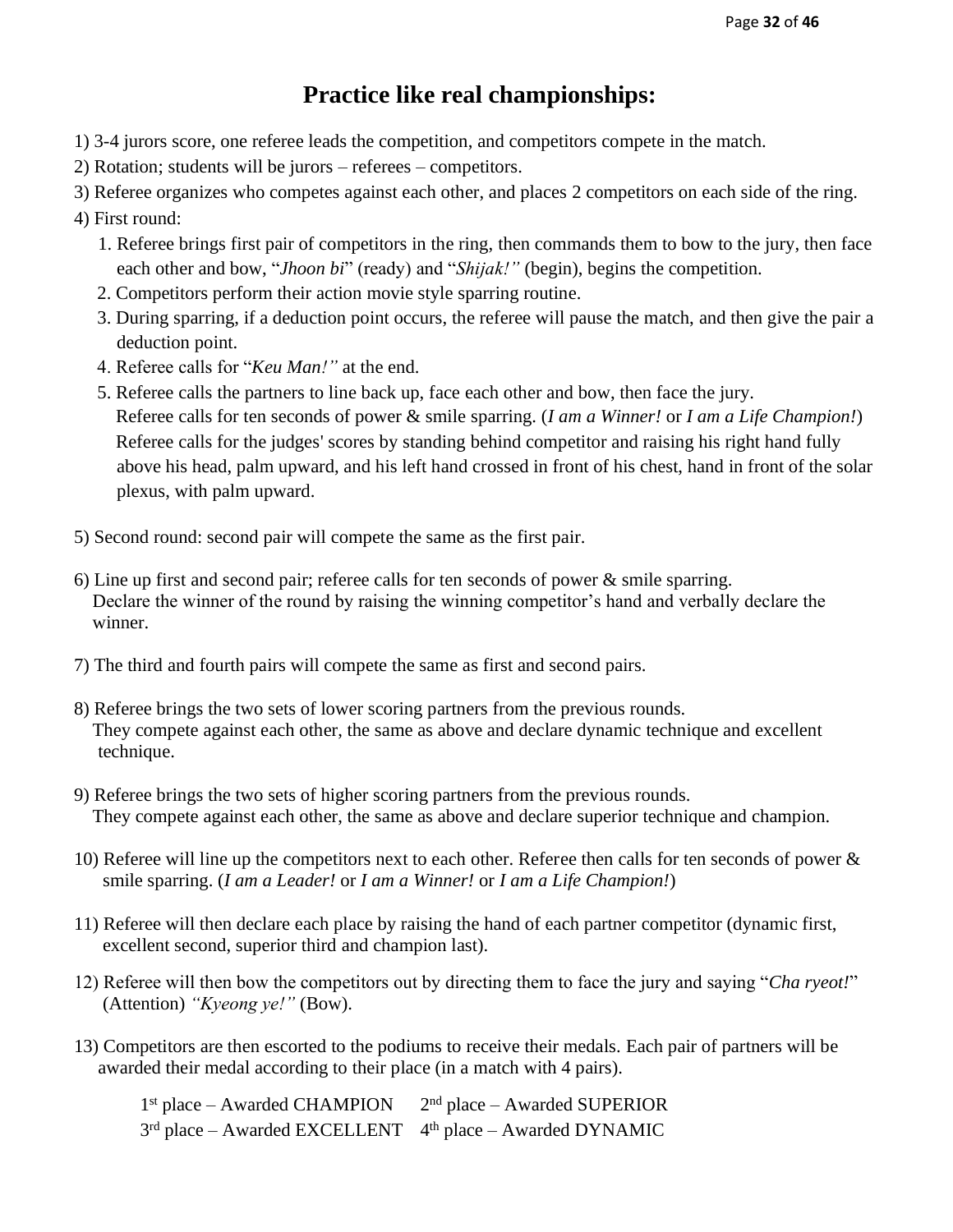## **Championship 2**

## Action movie / Competition Poom Se

## **1. Prepare POOM SE championship class: individual**

**1) Set up ring 1-4 depending on student body and studio sizes**

**2) Set up each ring 1- 6 teams depending on student body** 

**1. Individual: 1-6 teams (each team requires 2 -people)**

**3. Set up officers: 3-4 jurors, one time controller and score keeper, one referee.**

## **2. Class start**

- **1) Energy Meditation & Power Exercise**
- 2) **Purpose of championships:** Measure your progress, improve your technique, and build your confidence.
- **3) How to win by losing! How to win by winning! How to lose by winning! How to lose by losing!**

## **3. Practice like real championships:**

**1. Tip testing:** White Tip: Breaking **/** Yellow Tip: Poom Se **/** Green Tip: Self-Defense / Purple Tip: Philosophy

2. MOTIVATION: Philosophy of the week / NEW- information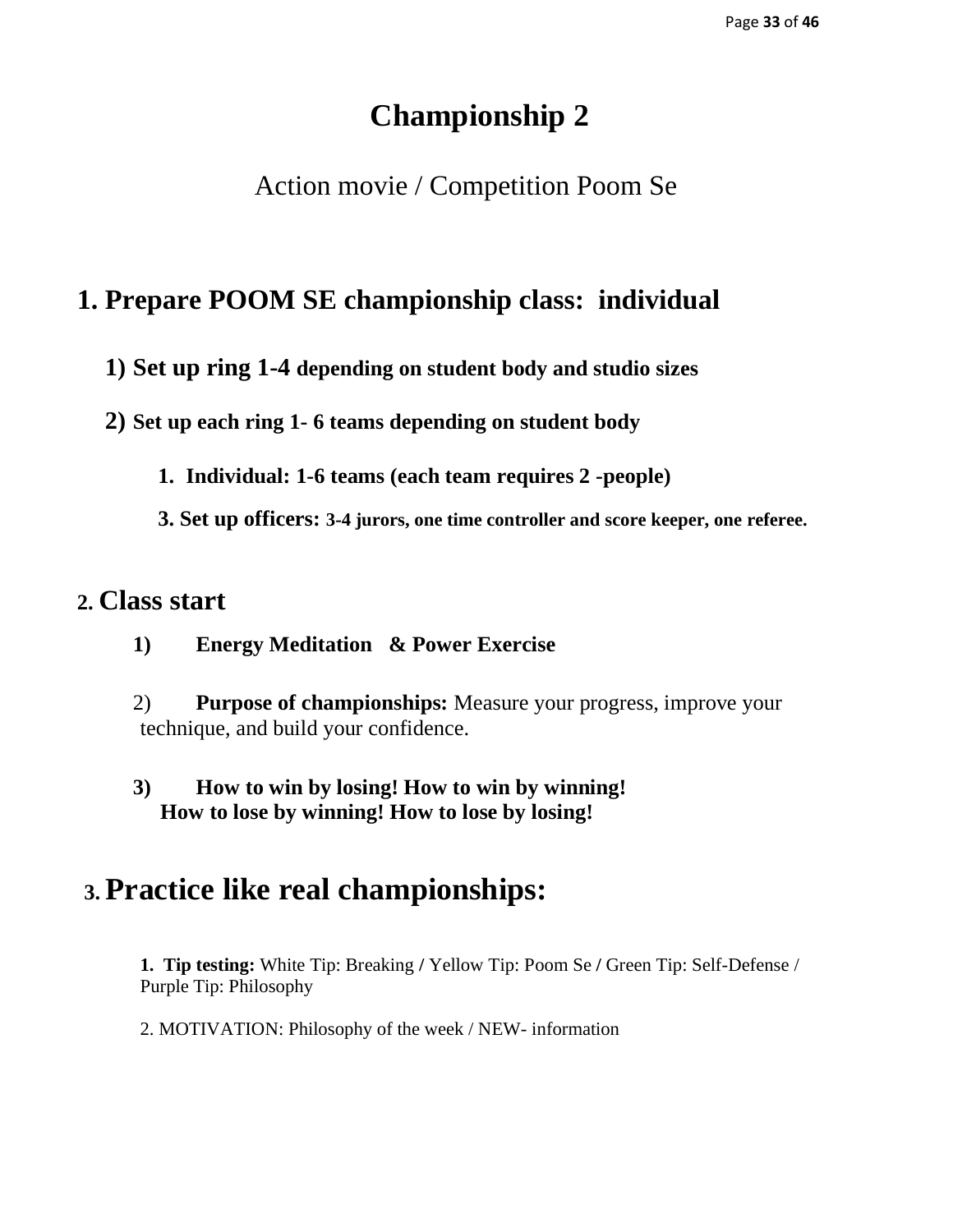## **Action Movie POOM SE Match: Rules and Regulations**

## **What is Action Movie POOM SE?**

Action movie POOM SE is creativity, realization, and entertainment. It will help you improve your technique, performance, and flexibility.

## Match **SCORING:**

2 points - Technique: Creativity and realistic action.

2 points - Entertainment value: Outstanding performance like an action movie star.

1 point - Attitude: Passion with respect for oneself, partner, referee, jury, and audience.

1 deduction point: Lost way of POOM SE; or disrespect oneself or others; or show no desire (Referee has the power to decide).

The jury will score the match by holding up 1-5 fingers. The referee will declare the winner.

#### Match **SYSTEM:**

- 1) General guidelines for divisions in the Action Movie POOM SE Division shall be: Adult: Black belt / Color belt: MU-DO, JA-YUN, or PYUNG-HWA division. Children: Black belt / Color belt: MU-DO, JA-YUN, or PYUNG-HWA division.
- 2) This match will be scored by 3-4 jurors at the head table. The jury will be responsible to total the score of each round and the jury will score the match by holding up 1-5 fingers. The referee leads the match.
- 3) Organize the competitors for the match; if the match has 4 competitors; the 4 will be divided into 2 brackets. (If the match has 1 competitor - they will still perform; 2 competitors - they will compete against each other; 3 competitors - they will randomly draw 1, 2, and 3; the pair that draws 3 gets a bye; 5 pairs - divide into 3 and 2 competitors).
- 4) 1st round: First two people perform and are scored. 2<sup>nd</sup> round: Second two people perform and are scored. (If only 3 people, two people perform and the third person gets a bye).
- 5)  $3<sup>rd</sup>$  round: Each competitor from  $1<sup>st</sup>$  and  $2<sup>nd</sup>$  round with the lower scores will compete against each other for dynamic and excellent technique.  $4<sup>th</sup>$  round: Each competitor from 1<sup>st</sup> and 2<sup>nd</sup> round with the higher scores will compete against each other for superior technique and champion
- 6) First and second round: Competition style POOM SE Third and fourth round: Action movie style POOM SE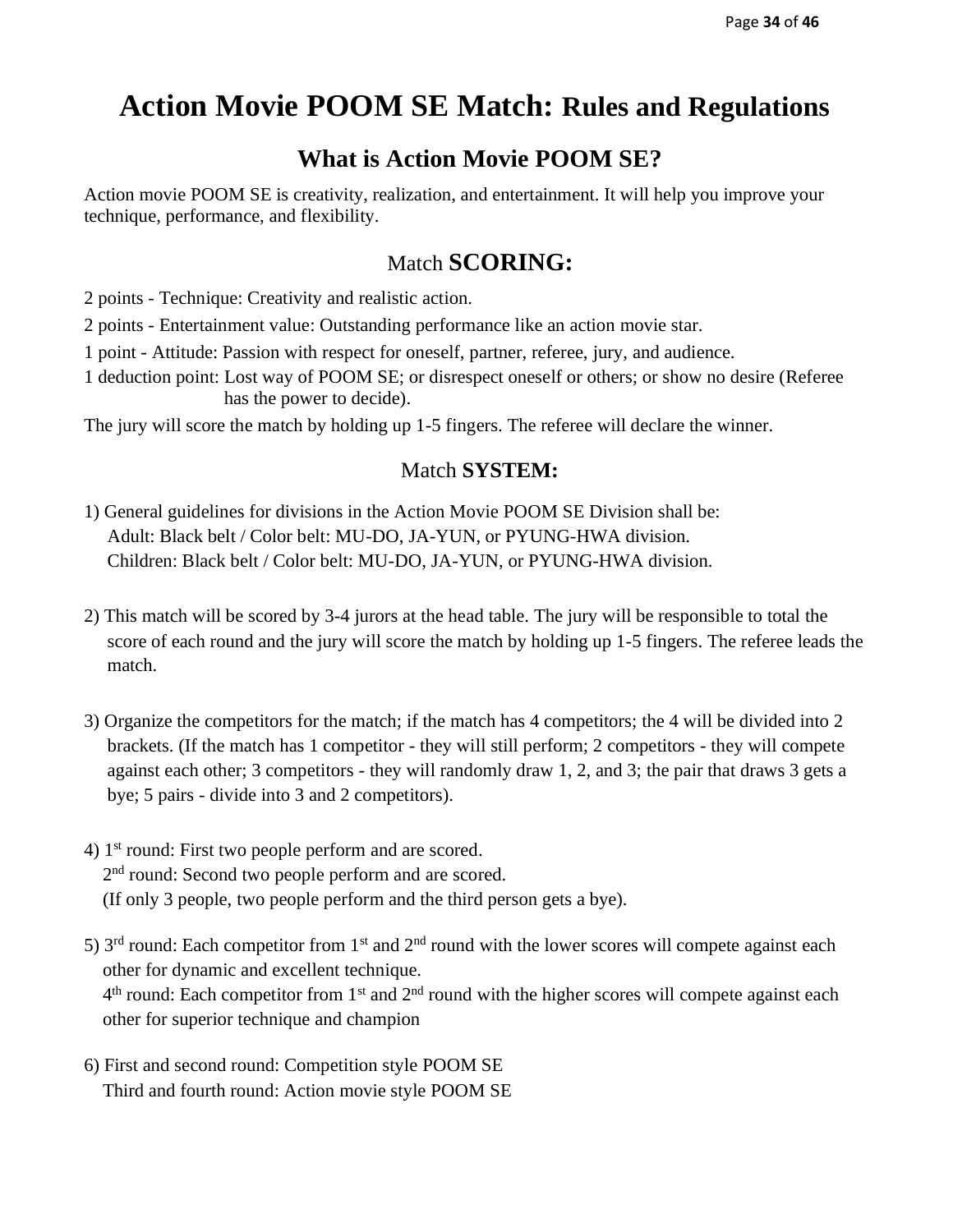## **Practice like real championships:**

- 1) 3-4 jurors score, one referee leads the competition, and competitors compete in the match.
- 2) Rotation: students will be jurors referees competitors.
- 3) Referee organizes who competes against each other and places 2 competitors on each side of the ring
- 4) First round:
	- 1. Referee brings the first pair of competitors into the ring, then commands them to bow to the jury, then face each other and bow, "*Jhoon bi*" (ready) and "*Shijak!"* (begin), begins the competition.
	- 2. Competitors perform competition style POOM SE.
	- 3. Referee calls for "*Ba rot!"* at the end, *"Cha ryeot!"* (Attention). *"Kyeong ye!"* (Bow)
	- 4. Referee calls for ten seconds of power & smile sparring. (*I am a Winner!* or *I am a Life Champion!*)
	- 5. Referee calls for the judges' scores by standing behind competitor and raising his right hand fully above his head, palm upward, and his left hand crossed in front of his chest, hand in front of the solar plexus with palm upward. Declare winner by raising arm.
	- 6. Referee calls the competitors to line back up, face each other and bow, then face the jury and bow.
- 5) Second round: Referee brings second pair of competitors and follows same procedure as first round.
- 6) Third round: Referee brings the first runner up from each round to compete with action movie style POOM SE. Following the same procedure as the first round
- 7) Fourth round: Referee brings the winners from each round to compete with action movie style POOM SE. Following the same procedure as the first round
- 8) Line up all 4 competitors; referee calls for ten seconds of power & smiling sparring (*I am a Leader!* or *I am a Winner!* or *I am a Life Champion!*).
- 9). Referee will then declare each place by raising the hand of each competitor (Dynamic first, excellent second, superior third and champion last)
- 10) Referee will then bow the competitors out by directing them to face the jury and saying *"Cha ryeot!"* (Attention) *"Kyeong ye!"* (Bow).
- 11) Competitors are escorted to the podiums to receive their medals. Each competitor will be awarded their medal according to their place. (In a match with 4 competitors)

1 st place – Awarded CHAMPION 2nd place – Awarded SUPERIOR 3<sup>rd</sup> place – Awarded EXCELLENT 4<sup>th</sup> place – Awarded DYNAMIC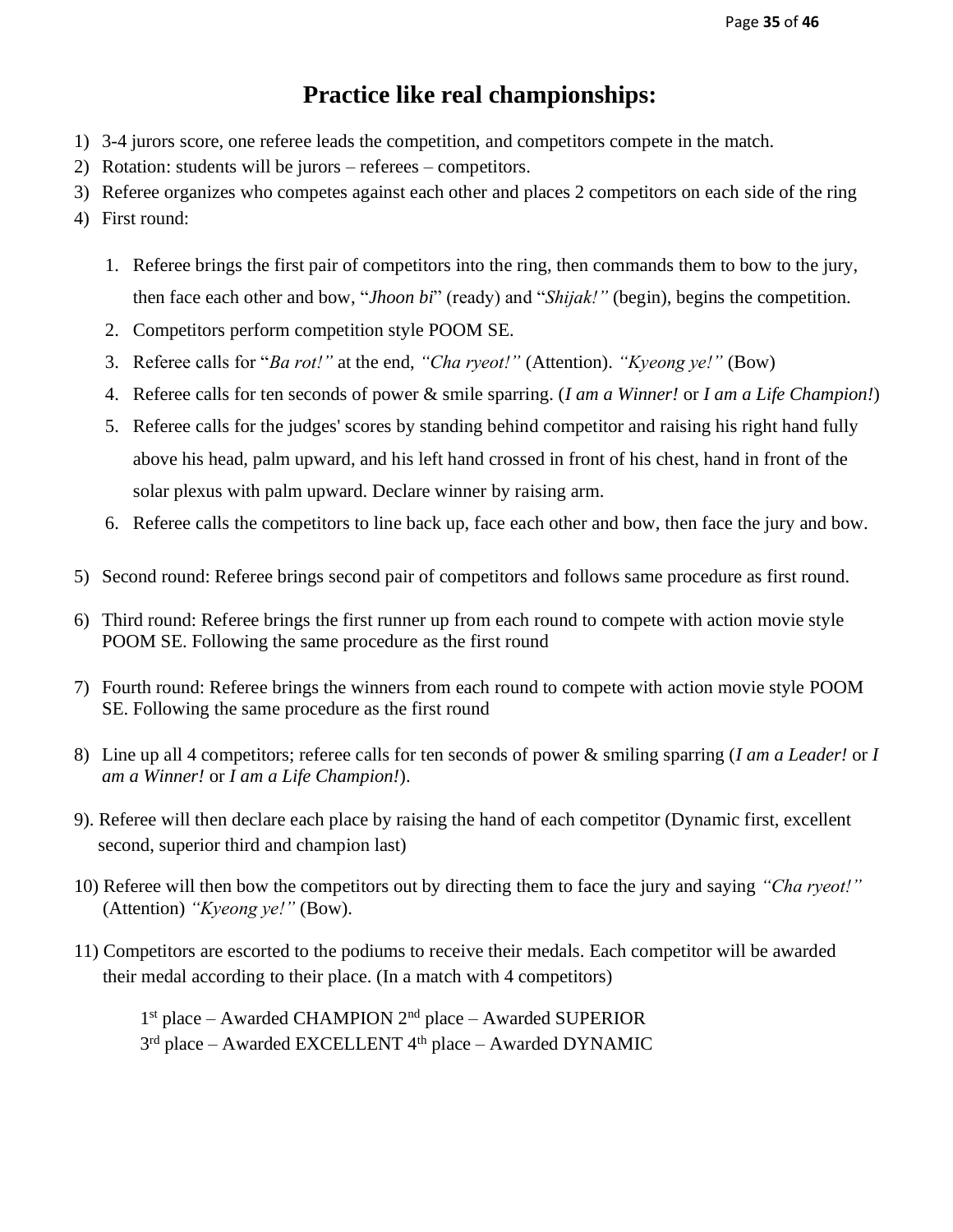## **Championship 3**

## Action movie BREAKING

## **1. Prepare** BREAKING **championship class: Individual**

- **3) Set up ring 1-4 depending on student body and studio sizes**
- **4) Set up each ring 1- 6 teams depending on student body** 
	- **1. Individual: 1-6 teams (each team requires 2 -4people)**
	- **2. Set up officers: 3-4 jurors, one time controller and score keeper, one referee.**

## **2. Class start**

- **4) Energy Meditation & Power Exercise**
- 5) **Purpose of championships:** Measure your progress, improve your technique, and build your confidence.
- **6) How to win by losing! How to win by winning! How to lose by winning! How to lose by losing!**

## **3. Practice like real championships:**

**1. Tip testing:** White Tip: Breaking **/** Yellow Tip: Poom Se **/** Green Tip: Self-Defense / Purple Tip: Philosophy

2. MOTIVATION: Philosophy of the week / NEW- information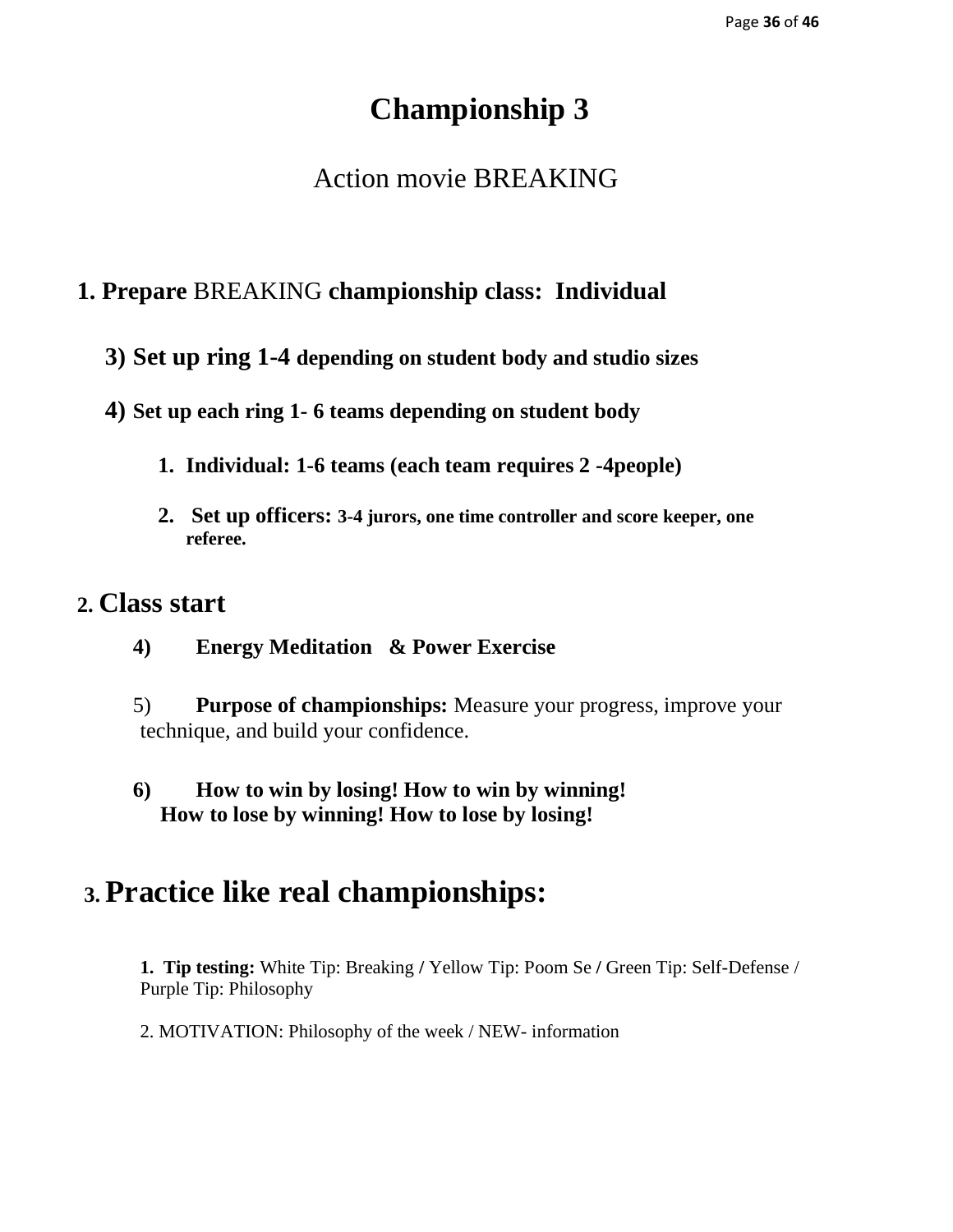## **Action Movie Breaking match: Rules and Regulations**

## **What is Action Movie Breaking?**

Action movie breaking is an assessment of your ability, creativity, and entertainment value. It will help you improve your technique, performance, and confidence.

## Match **SCORING:**

2 points - Technique: accuracy, speed and power with creativity.

2 points - Entertainment value: Outstanding performance like an action movie star.

1 point - Attitude: Passion with respect for oneself, holder, referee, jury and audience.

1 deduction point: If competitor misses the break on the first try or disrespects oneself or others; or shows no desire (Referee has the power to decide).

Disqualified: Competitor does not break the board (within 3 minutes). If a competitor is disqualified, they will not receive a medal.

The jury will score the match by holding up 1-5 fingers. The referee will declare the winner.

#### Match **SYSTEM:**

- 1) General guidelines for divisions in the Action Movie breaking division shall be: Adult: Black belt / Color belt: MU-DO, JA-YUN, or PYUNG-HWA division. Children: Black belt / Color belt: MU-DO, JA-YUN, or PYUNG-HWA division.
- 2) This match will be scored by 3-4 jurors at the head table. The jury will be responsible to total the score of each round and the jury will score the match by holding up 1-5 fingers. The referee leads the match.
- 3) Organize the competitors for the match; if the match has 4 competitors; the 4 will be divided into 2 brackets. (If the match has 1 competitor, they will still perform; 2 competitors, they will compete against each other; 3 competitors, they will randomly draw 1, 2, and 3; the pair that draws 3 gets a bye; 5 pairs, divide into 3 and 2 competitors).
- 4) 1st round: First two people perform and are scored. 2<sup>nd</sup> round: Second two people perform and are scored. (If only 3 people, two people perform and the third person gets a bye).
- 5)  $3<sup>rd</sup>$  round: Each competitor from  $1<sup>st</sup>$  and  $2<sup>nd</sup>$  round with the lower scores will compete against each other for dynamic and excellent technique.  $4<sup>th</sup>$  round: Each competitor from 1<sup>st</sup> and 2<sup>nd</sup> round with the higher scores will compete against each other for superior technique and champion
- 6) First and second round: Competition style breaking with philosophy. Third and fourth round: Action movie style breaking.
- 7) Each competitor will break two times: First break; competition style with philosophy, second break; action movie style.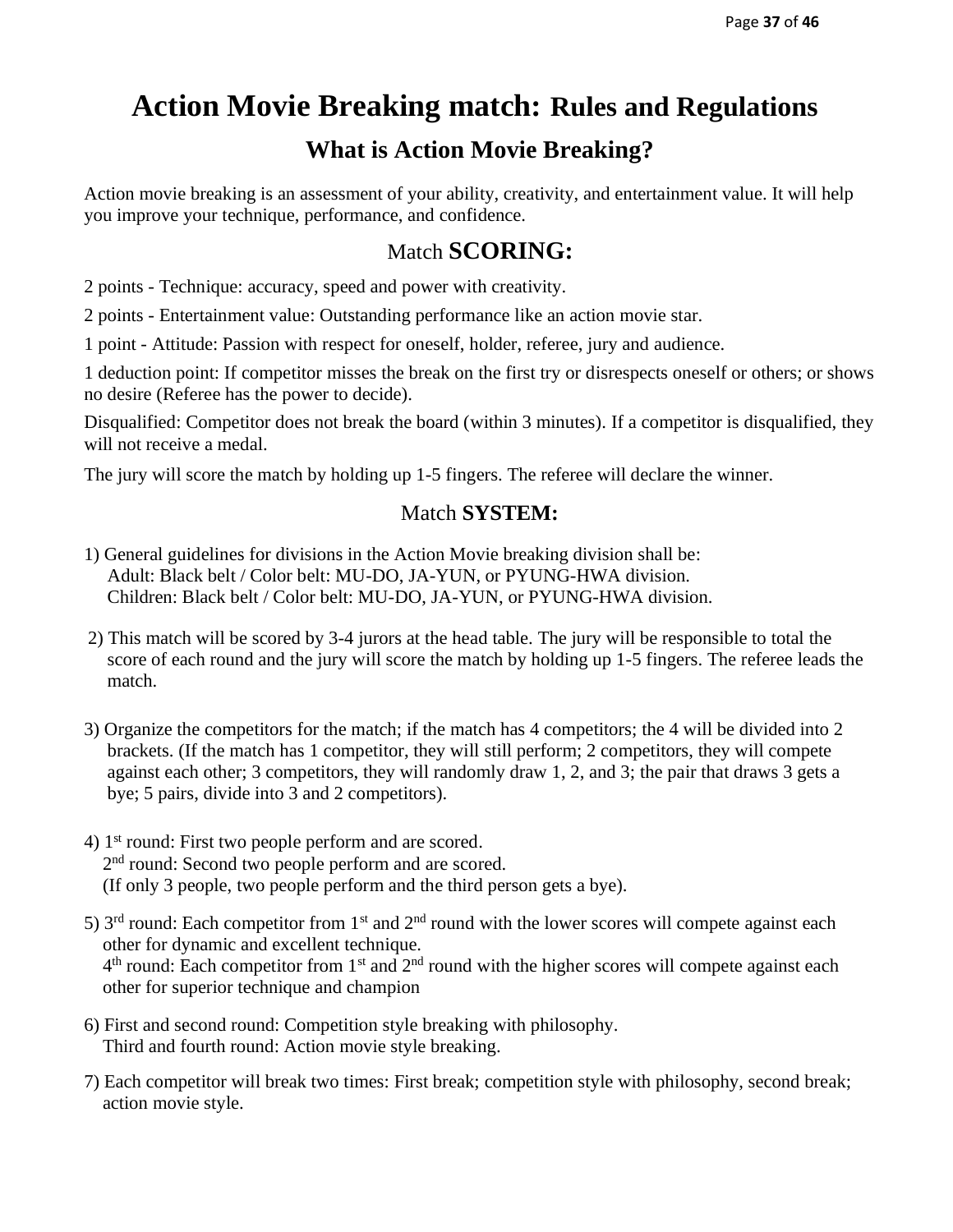## **Practice like real championships:**

- 1) 3-4 jurors score, one referee leads the competition, and competitors compete in the match.
- 2) Rotation: students will be jurors referees holders competitors.
- 3) Referee lines up first group of competitors, referee says *"Cha ryeot!"* (Attention) *"Kyeong ye!"* (Bow to jury)
- 4) Referee organizes who competes against each other and places 2 competitors on each side of the ring
- 5) First round:
	- 1. Referee sends two competitors out of the ring, then commands the remaining two competitors, face their holders and bow, *"Cha ryeot!"* (Attention) *"Kyeong ye!"*
	- 2. Referee says "*Jhoon bi*" (ready) and "*Shijak!"* (begin), to break the board.
	- 3. Competitors perform competition style breaking with philosophy.
	- 4. Referee calls for "*Ba rot!"* at the end, facing the holders, referee says *"Cha ryeot!"* (Attention). *"Kyeong ye!"* (Bow)
	- 5. Referee calls for ten seconds of power & smile sparring. (*I am a Winner!* or *I am a Life Champion!*)
	- 6. Referee calls for the judges' scores by standing behind competitor and raising his right hand fully above his head, palm upward, and his left hand crossed in front of his chest, hand in front of the solar plexus with palm upward. Declare winner by raising arm.
- 6) Second round: Referee brings second pair of competitors and follows same procedure as first round.
- 7) Third round: Referee brings the first runner up from each round to compete with action movie style breaking. Following the same procedure as the first round.
- 8) Fourth round: Referee brings the winners from the first two rounds to compete with action movie style breaking. Following the same procedure as the first round.
- 9) Line up all 4 competitors; referee calls for ten seconds of power & smile sparring (*I am a Leader!* or *I am a Winner!* or *I am a Life Champion!*)
- 10) Referee will then declare each place by raising the hand of each partner competitor (Dynamic first, excellent second, superior third and champion last).
- 11) Referee will then bow the competitors out by directing them to face the jury and saying *"Cha ryeot!"* (Attention) *"Kyeong ye!"* (Bow).
- 12) Competitors are escorted to the podiums to receive their medals. Each competitor will be awarded their medal according to their place. (In a match with 4 competitors).

1 st place – Awarded CHAMPION 2nd place – Awarded SUPERIOR 3<sup>rd</sup> place – Awarded EXCELLENT 4<sup>th</sup> place – Awarded DYNAMIC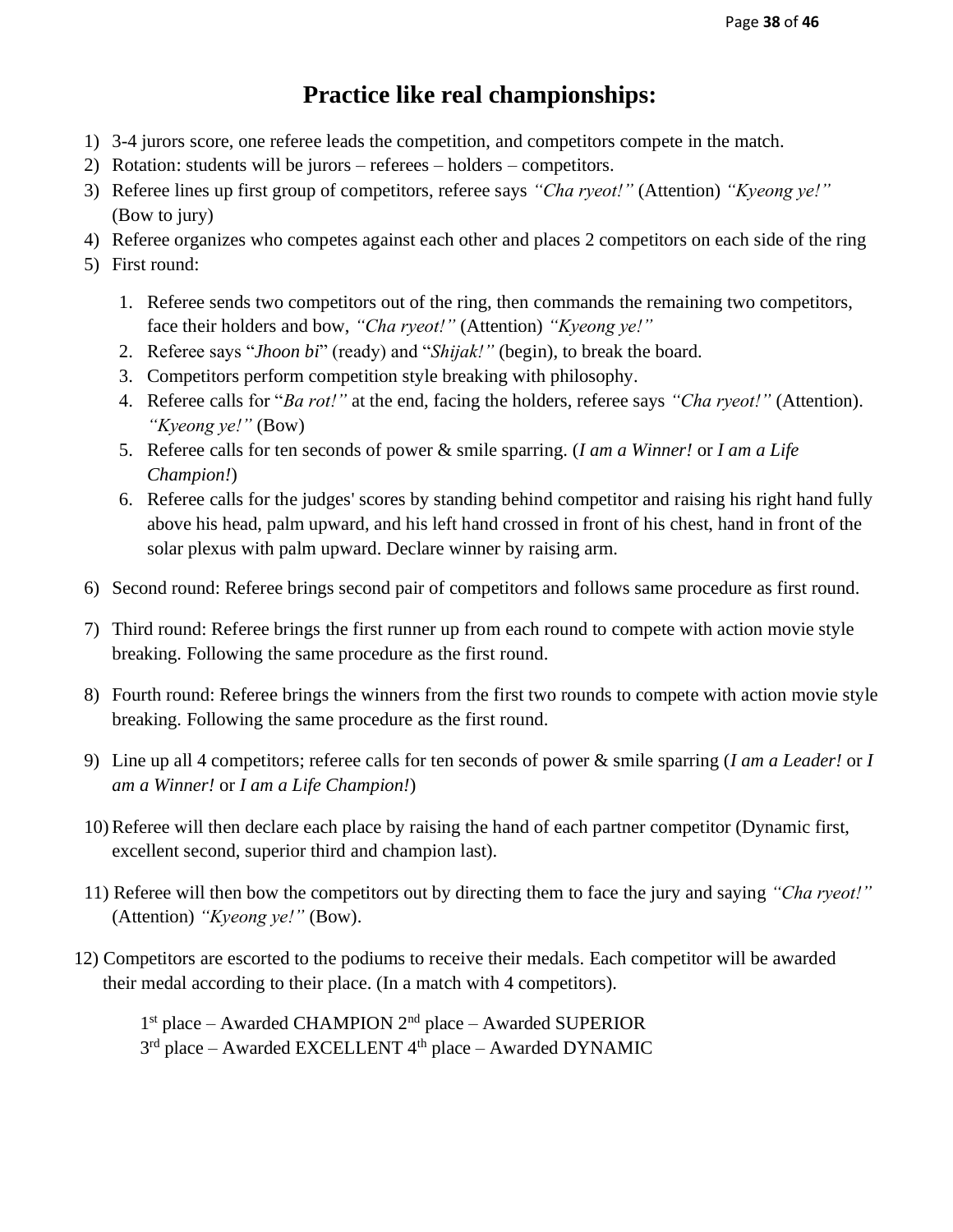## **Review:**

- 1) Meditation
- 2) Power Exercise
- 3) Basics
- 4) 4 Styles of Breaking
- 5) 9 Styles of POOM SE
- 6) Advanced Basics
- 7) Self-Defense
- 8) The 5 Powers of Self-Defense
- 9) 9 Styles of Sparring
- 10) Championship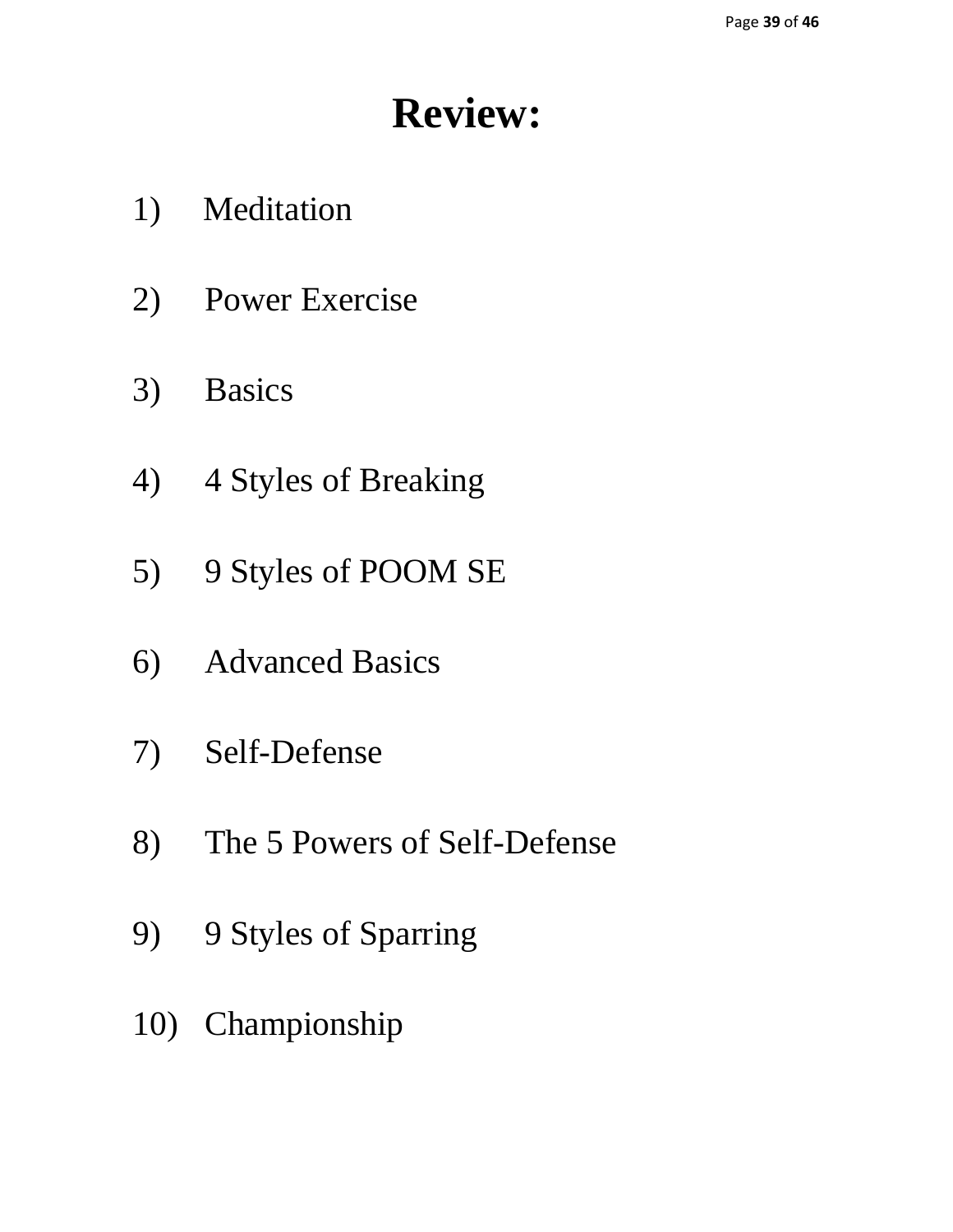## **Rehearsal for Graduation:**

## **1. Prepare Rehearsal for Graduation class**

## **2. Set up Graduation Officials:**

**Examiners: Instructors**

**Student Leadership:**

- 1. Lead Controller
- 2. Name Caller
- 3. Traffic Controller
- 4. Paper Handler
- 5. Testing Referee
- 6. Breaking Materials Suppliers
- 7. Board Holders

## **3. Host Audience**

## **4. Graduation practice: Graduates: Students**

Rehearse like it is a real testing and test like it is rehearsal!

## **5. Belt Presentation Ceremony (Evening)**

- 1. Dinner party
- 2. Belt and certificate presentation
- 3. Award presentation
- 4. Talent contest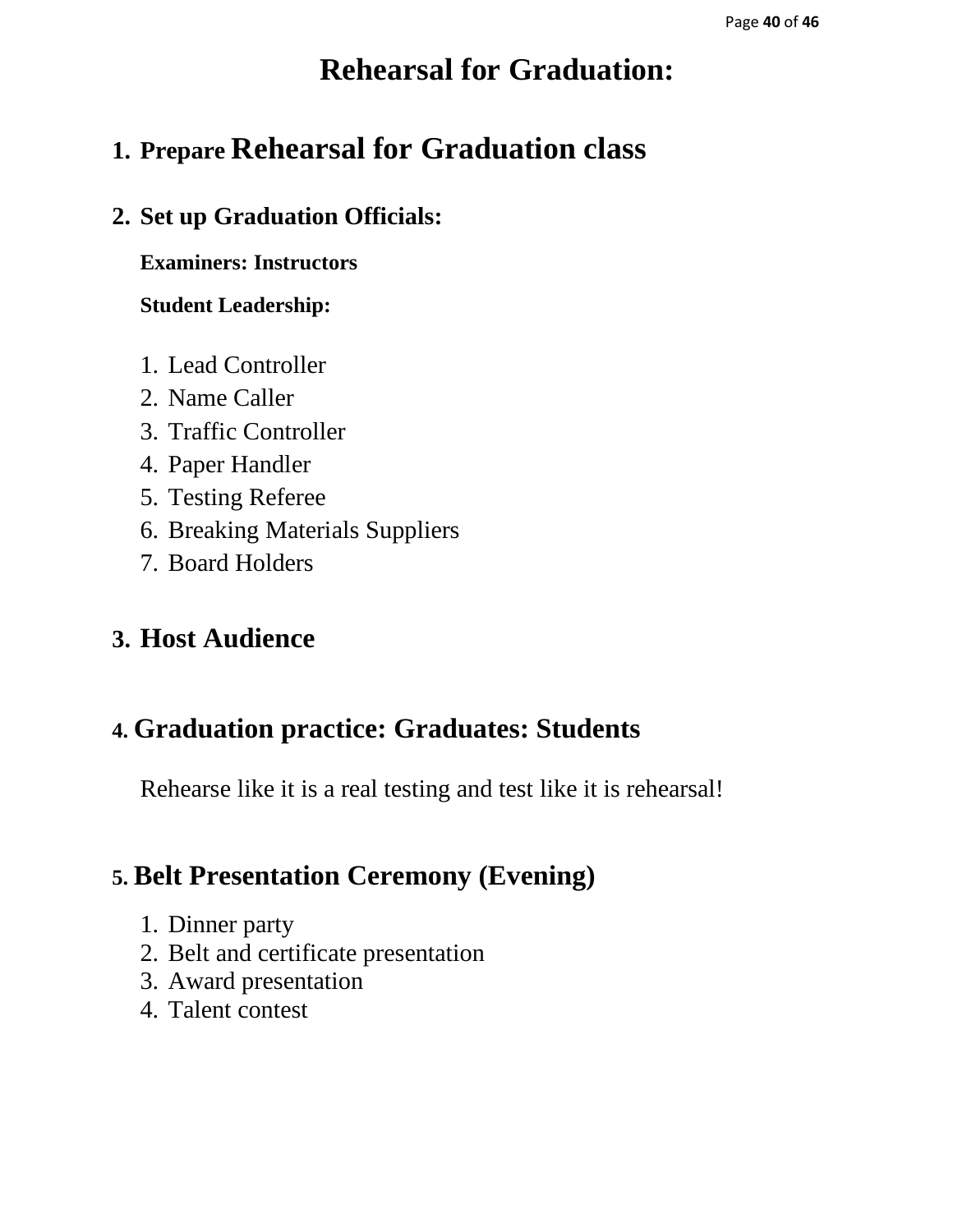## **Rehearse like it is a real testing and test like it is rehearsal!**

- 1. Energy Meditation
- 2. Power Exercise

## **Time Schedule**

- 1. Opening
- 2. Bow to the flags (all stand up)
- 3. Bow to the examiners and say MAW code (All student remain standing, audience may sit down)
- 4. Award presentation: Student of the month / parent(s) of the month, or others (skip it, if no award)
- 5. Testing

**Attitude:** Personal desire, passion, and "yes I can," positive attitude.

**Techniques:** Meditation and power exercise / Basics / Breaking /

Poom se / Advanced basics / Self-defense / Sparring / Championship.

Oral questions and answers. (Order can change)

- 6. Spectacular Demonstration  $(10 15 \text{ minutes})$
- 7. Testing
- 8. Audience trial lesson
- 9. Testing
- 10. Adjourn

Clean up school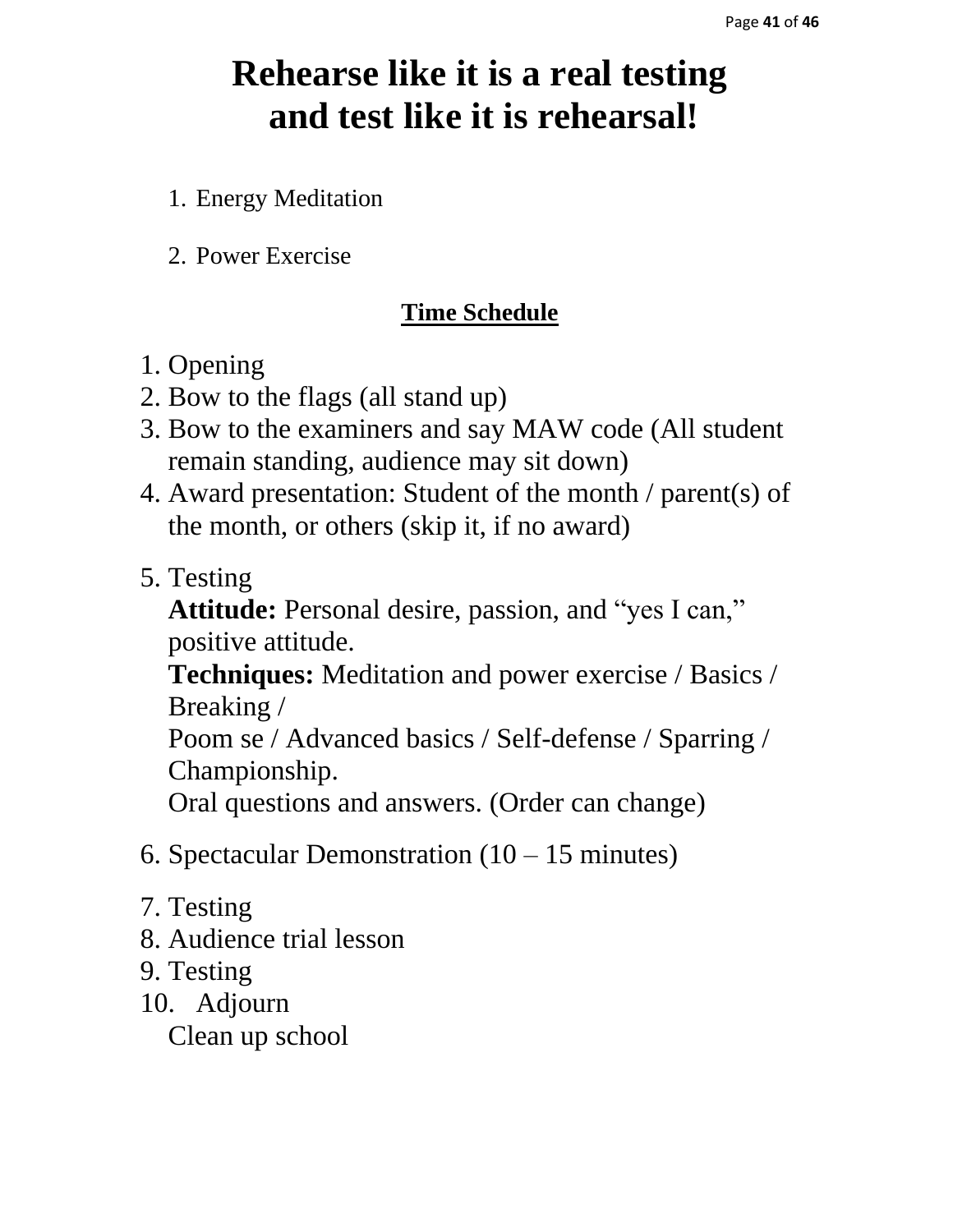## **General Questions** (Depending on student's level)

#### **What are The 5 pillars of True Success?**

What is Physical Success?

What is Mental Success?

What is Moral Success?

What is Financial Success?

What is Life Success?

#### **What are The 5 powers of self-defense?**

What is Physical Self-defense?

What is Mental Self-defense?

What is Moral Self-defense?

What is Financial Self-defense?

What is Life Self-defense?

#### **What are the top 10 successful habits?**

## **What is Martial Arts World?**

What is Martial Arts World philosophy?

What 3 important benefits did you receive from Martial Arts World?

Which 2 people would benefit from practicing at Martial Arts World?

What is your goal with Martial Arts World?

## **Additional question for children**

Who is your best friend?

Who is your hero?

Who cleans up your room and washes your clothes?

How do you handle someone who tries to fight with you?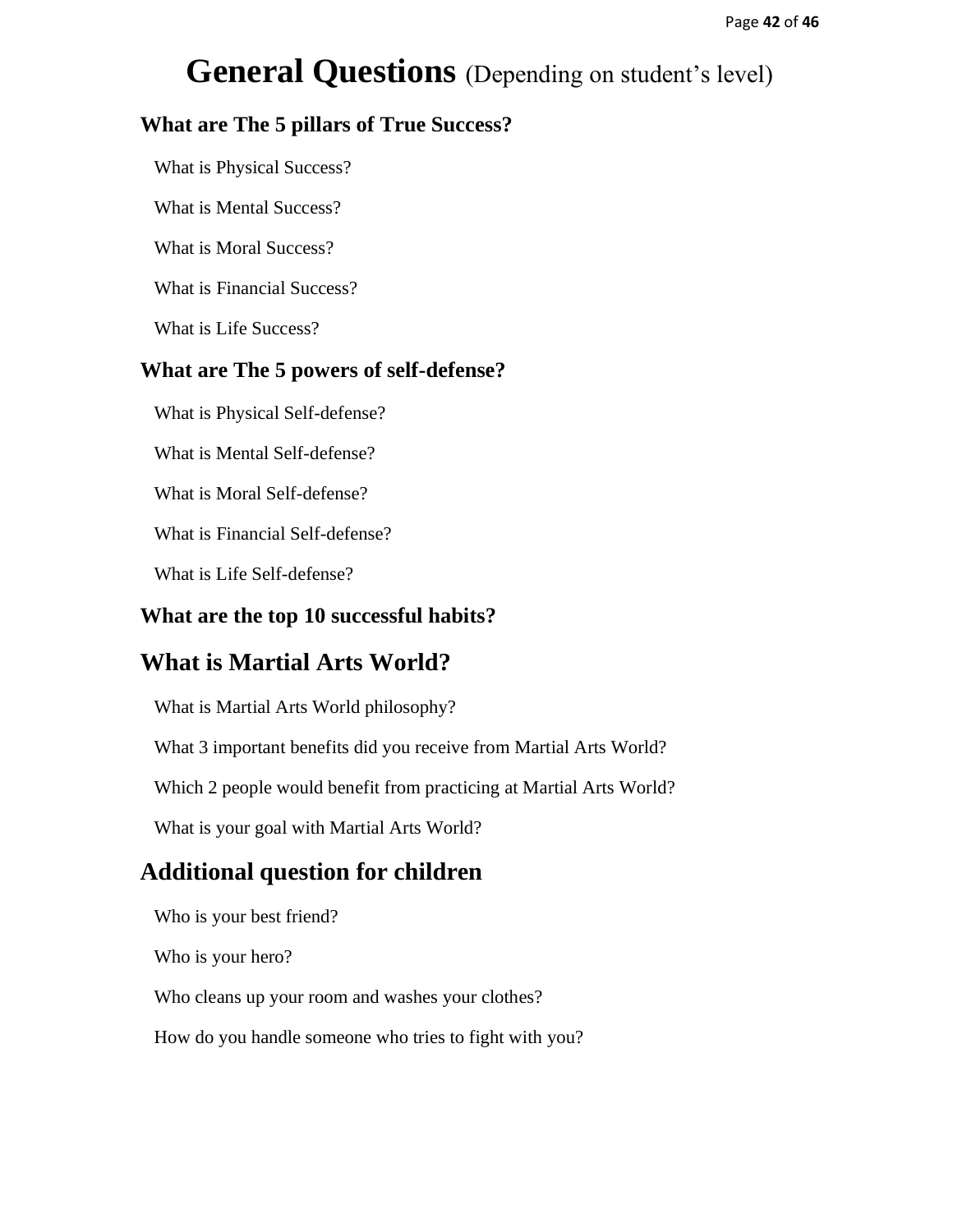## **Rehearsal & Preparation for Graduation: Friday**

Energy Meditation & Power Exercise

## **Graduation Officials:**

#### **Examiners: Instructors**

#### **Student Leadership: Rotation**

- 1. Lead Controller
- 2. Name Caller
- 3. Traffic Controller
- 4. Paper Handler
- 5. Testing Referee
- 6. Breaking Materials Suppliers
- 7. Board Holders

#### **Testers: Students**

## **Time Schedule**

#### **Host Audience**

- 1. Opening
- 2. Bow to the flags (all stand up)
- 3. Bow to the examiners and say MAW code (All student remain standing, audience may sit down)
- 4. Award presentation: Student of the month / parent(s) of the month, or others (skip it, if no award)
- 5. Testing
- 6. **Attitude:** Personal desire, passion, and "yes I can," positive attitude.
- 7. **Techniques:** Meditation and power exercise / Basics / Breaking /
- 8. Poom se / Advanced basics / Self-defense / Sparring / Championship.
- 9. Oral questions and answers. (Order can change)
- 10. Spectacular Demonstration (10 15 minutes)
- 11. Testing
- 12. Audience trial lesson
- 13. Testing
- 14. Adjourn
- Clean up school

## **Belt Presentation Ceremony (Evening)**

- 1. Dinner party
- 2. Belt and certificate presentation
- 3. Award presentation
- 4. Talent contest

**Prepare for Graduation:** Examiners / Testing paper / Examiners table /

audience chair / Breaking material / Questionnaire / DEMO team / Complimentary lesson / water / Student leadership / student of the month / MC / host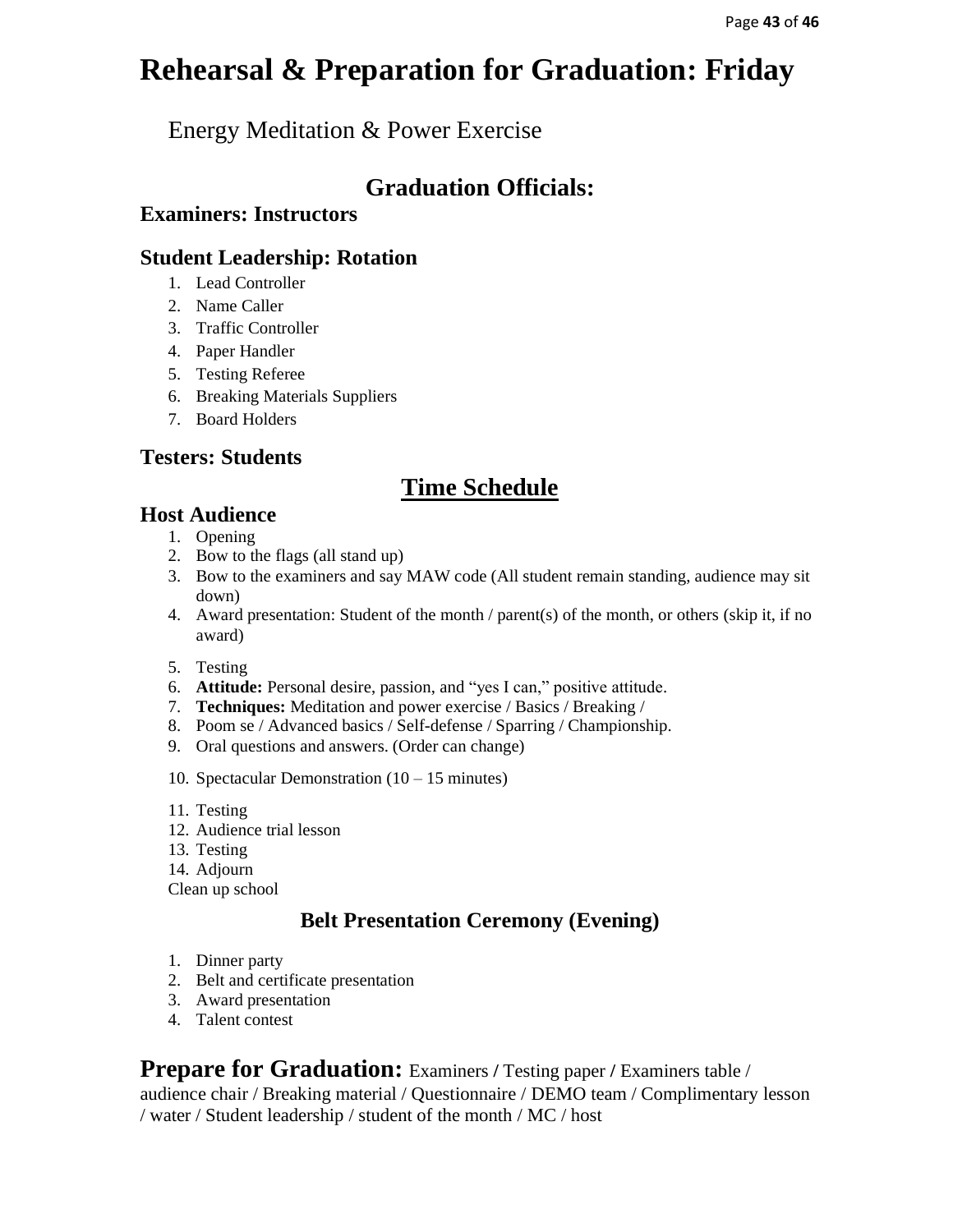## **Graduation and DEMO: Saturday**

## **Testing Officials:**

#### **Examiners: Instructors**

#### **Student Leadership:**

- 1. Lead Controller
- 2. Name Caller
- 3. Traffic Controller
- 4. Paper Handler
- 5. Testing Referee
- 6. Breaking Materials Suppliers
- 7. Board Holders

## **Graduates: Students**

## **Time Schedule**

## **Host Audience**

- 1. Opening
- 2. Bow to the flags (all stand up)
- 3. Bow to the examiners and say MAW code (All student remain standing, audience may sit down)
- 4. Award presentation: Student of the month / parent(s) of the month, or others (skip it, if no award)
- 5. Testing
	- 1) **Attitude:** Personal desire, passion, and "yes I can," positive attitude.
	- 2) **Techniques:** Meditation and power exercise / Basics / Breaking /
	- 3) Poom se / Advanced basics / Self-defense / Sparring / Championship.
	- 4) Oral questions and answers. (Order can change)
- 6. Spectacular Demonstration  $(10 15 \text{ minutes})$
- 7. Testing
- 8. Audience trial lesson
- 9. Testing
- 10. Adjourn
- 11. Clean up school

## **Belt Presentation Ceremony (Evening)**

- 1. Dinner party
- 2. Belt and certificate presentation
- 3. Award presentation
- 4. Talent contest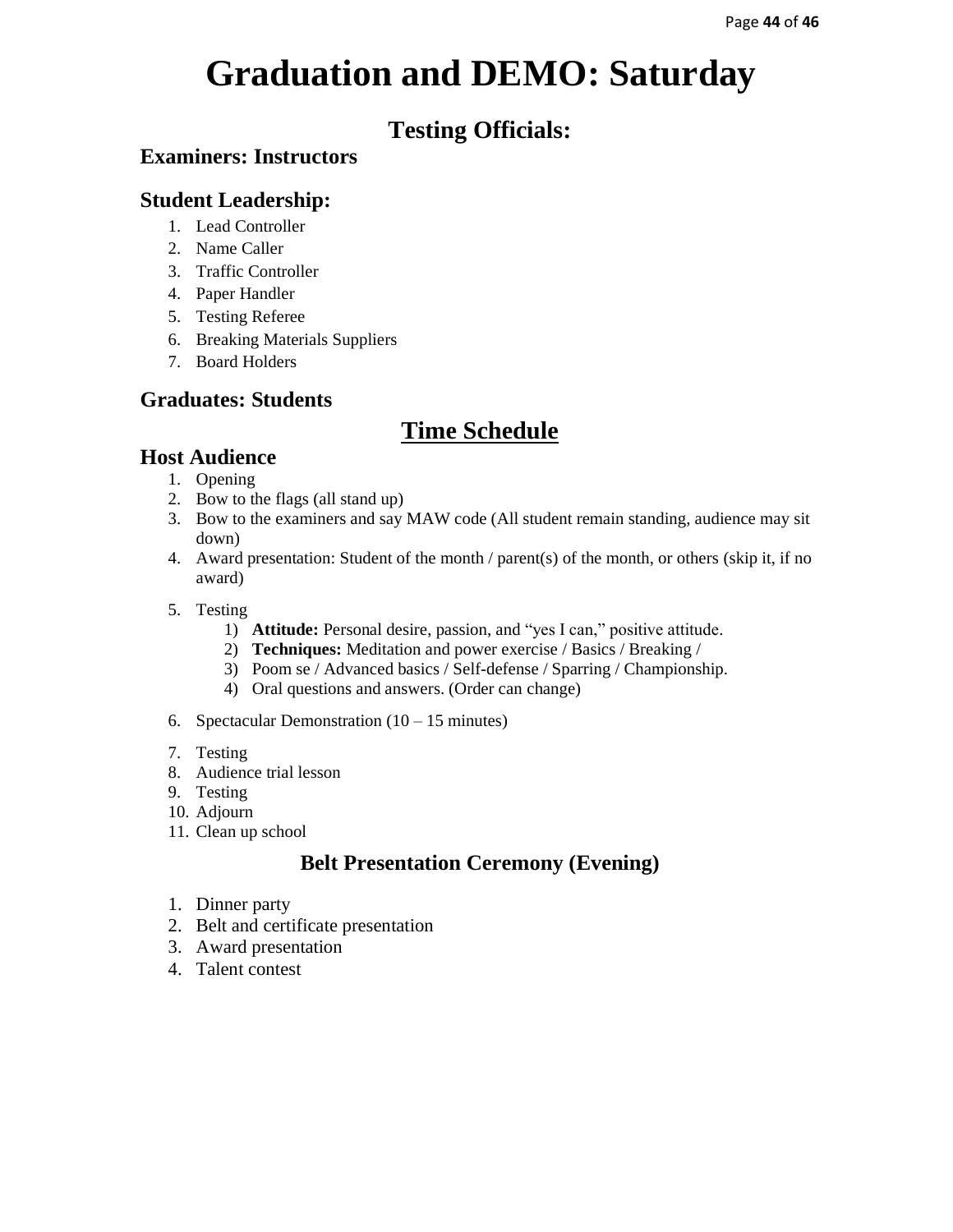## **To participate in the MAW Super Show you must:**

- 1. All Belts
	- 2. Set a positive goal to participate in the Super Show.
	- 3. Decide which events you will compete in.
	- 4. Practice for your events every day.
	- 5. Register at MartialArtsWorld.com/supershow